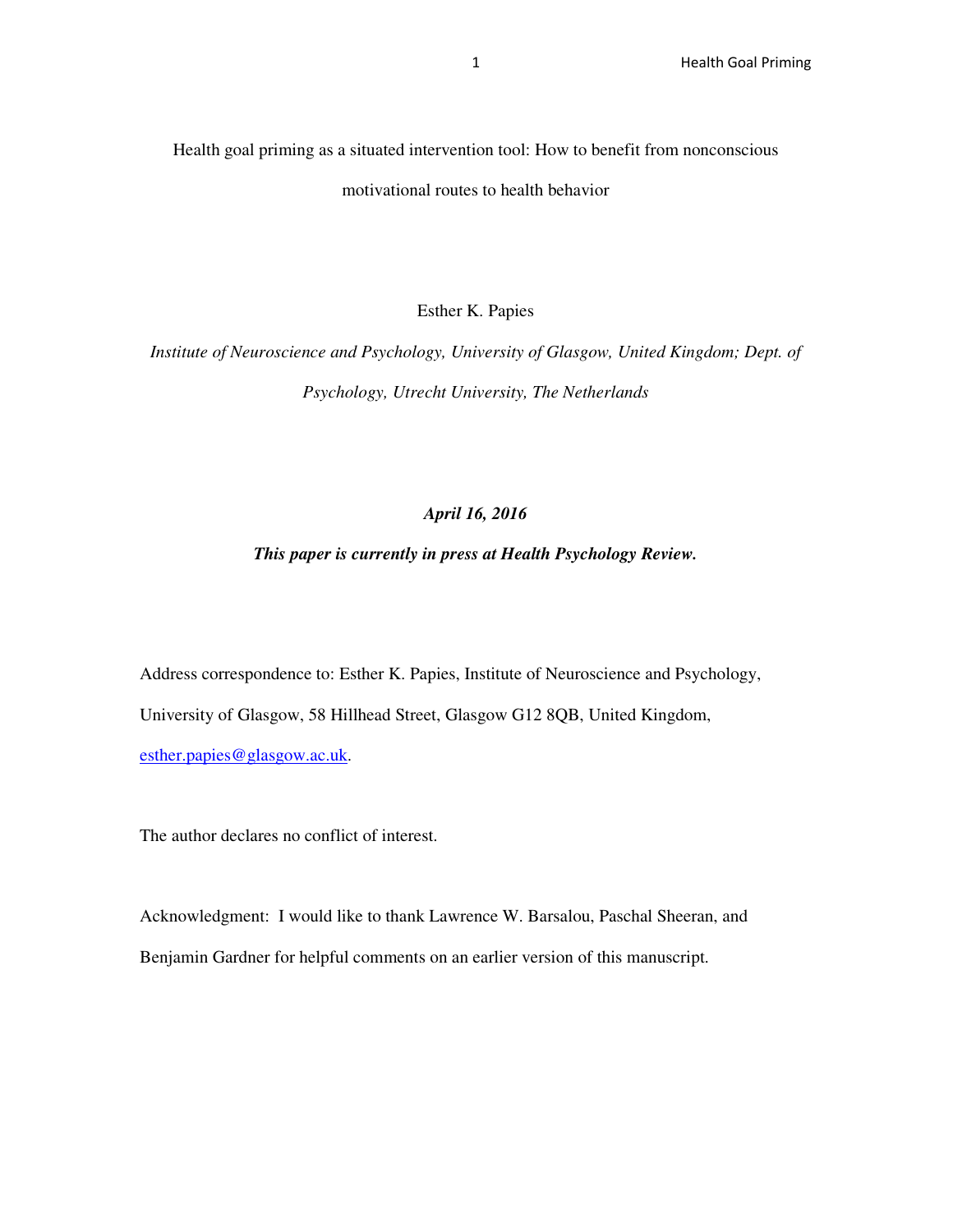#### Abstract

Recent research has shown the limited effects of intentions on behavior, so that novel methods to facilitate behavior change are needed that do not rely on conscious intentions. Here, it is argued that nonintentional effects on health behavior, such as the effects of habits, impulses, and nonconscious goals, occur through the activation of cognitive structures by specific situations. Interventions should therefore be situated to change these effects, either by changing the critical cognitive structures (training interventions), or by changing which cognitive structures get activated (cueing interventions). The current article presents this framework for situated interventions, as well as examples of interventions of each type. Then, it introduces goal priming as a cueing intervention tool to activate health goals and thus facilitate healthier behavior, even in tempting situations that typically activate short-term hedonic goals. Following a review of empirical evidence, five principles for the effective application of health goal primes are proposed, namely 1) to target individuals who value the primed goals, 2) by activating their specific motivation 3) through effective cues 4) that attract attention at the right time. Finally, 5) an effective goal-directed behavior needs to be known and accessible to the primed individual. These principles are illustrated with examples of different health behaviors in order to facilitate their application for successful behavior change.

keywords: behavior change, priming, nudging, intervention, self-regulation, nonconscious processes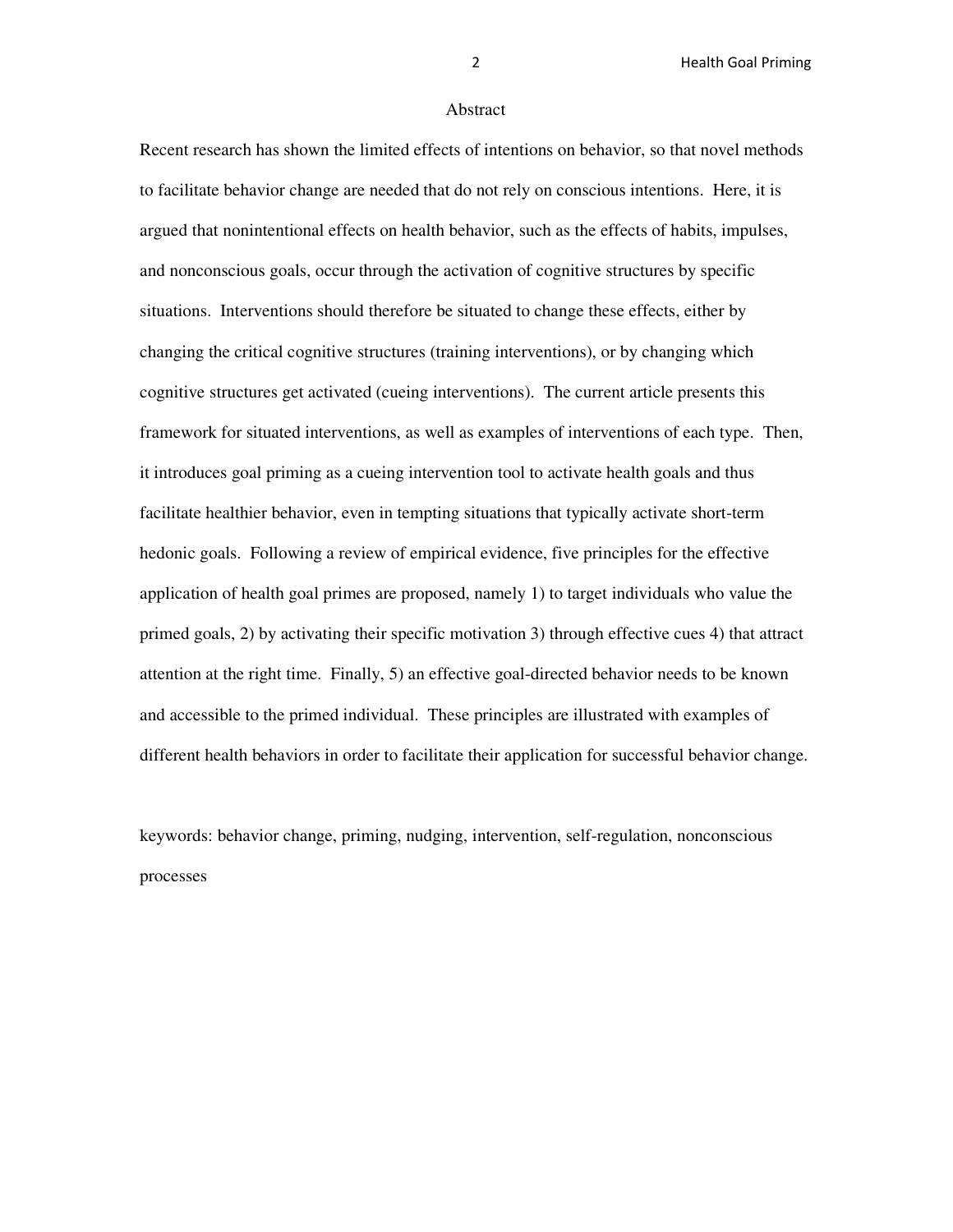The past two decades have seen a substantial shift in our understanding of how health behavior is regulated. For a long time, it was assumed that our health behavior is determined by conscious intentions, for example the intention to perform certain behaviors for their health benefits and to refrain from other behaviors because of their negative health consequences (e.g., Fishbein & Ajzen, 2011; Janz & Becker, 1984; Rogers & Prentice-Dunn, 1997). More recently, however, it has become clear that much of our actions are regulated by nonconscious and nonintentional processes. More often than not, the result of these processes is that the healthy intentions that one has consciously formed are not translated into behavior, typically because the situation presents a tempting alternative. As a result, interventions that rely on conscious intentions for health behavior are limited in their effectiveness. While our understanding of the nonconscious processes guiding behavior has strongly increased over the past decades, most of these insights have not been translated into effective intervention tools. The current paper therefore offers a theoretical framework for developing such tools based on recent insights in nonconscious behavior regulation and situated cognition, and it discusses existing intervention tools within that framework. It then offers goal priming as a situated strategy to facilitate goal pursuit without the need for conscious awareness, and thus to effectively use nonconscious motivational routes toward healthier behavior.

# **The role of conscious intentions in health behavior**

Conscious intentions have traditionally played a strong role in social psychology and in health interventions that rely on social psychological principles. Theories like the health belief model, protection motivation theory, the theory of planned behavior, and the transtheoretical model, have all inspired great amounts of research as well as numerous health behavior interventions. Indeed, deliberate processes such as intentions are certainly important in trying to understand whether someone will attempt to stop smoking, join Weight Watchers, or buy running shoes in order to exercise more. More recently, however, intentions have been shown to be mainly effective if the behavior and the circumstances are not conducive to habit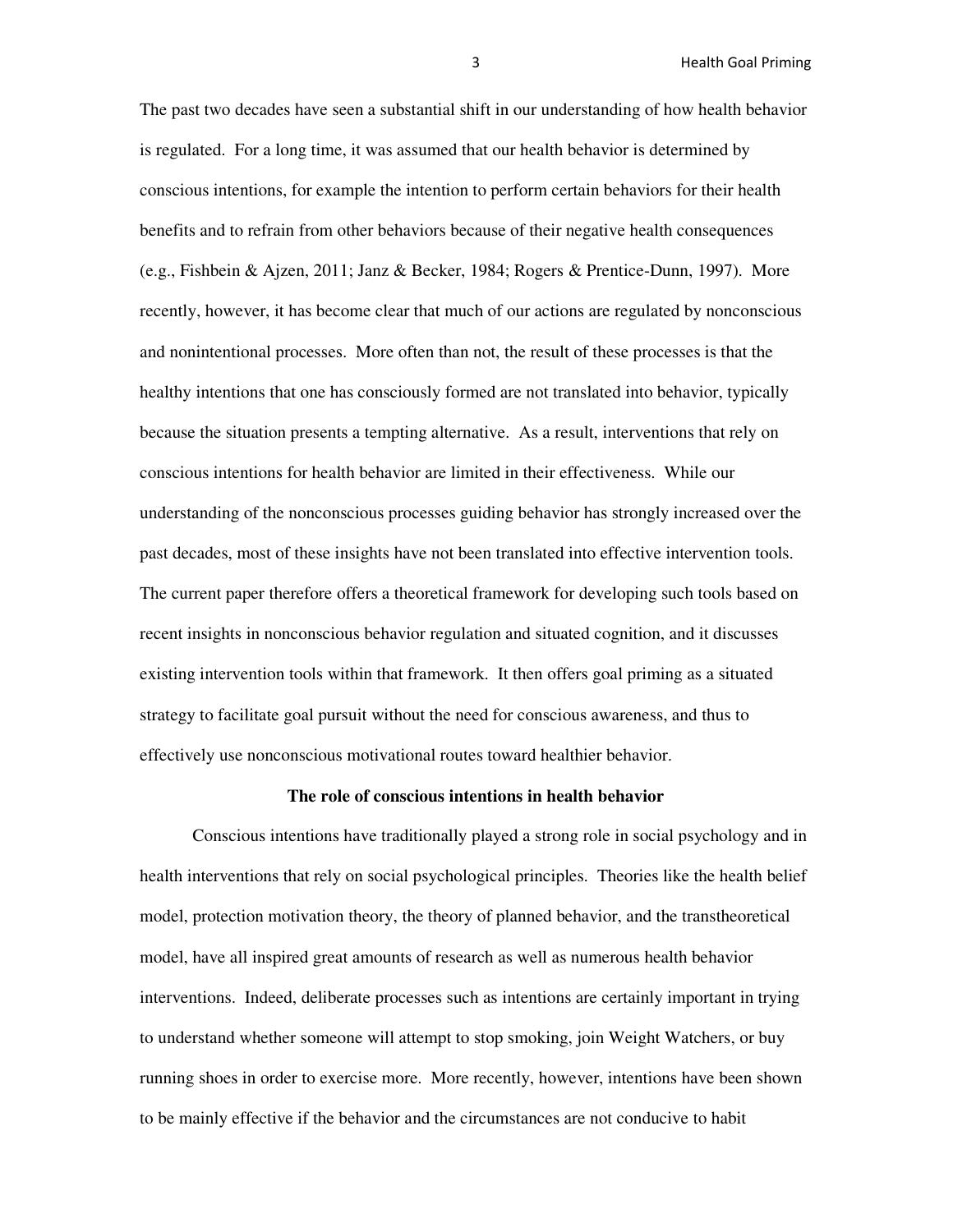formation, if the behavior is performed under low cognitive and emotional load, and for people with high working memory capacity who are not under the influence of alcohol (e.g., Hofmann, Friese, & Wiers, 2008; Ouellette & Wood, 1998). Clearly, these conditions are typically not fulfilled in many domains where health behavior change is desirable, such as eating behavior, alcohol consumption, or physical activity. As a result, researchers have increasingly called for a paradigm shift in the area of health behavior change, including the request to "retire" the theory of planned behavior (Sniehotta, Presseau, & Araújo-Soares, 2014) and to increase the focus on automatic processes (e.g., Hollands, Marteau, & Fletcher, 2016; Marteau, Hollands, & Fletcher, 2012; Sheeran, Gollwitzer, & Bargh, 2013).

A recent meta-analysis of experimental studies of the intention-behavior link (Webb  $\&$ Sheeran, 2006) has provided important insights into the strength and conditions under which intentions lead to behavior. Across the 47 studies included, successful interventions had a medium to large effect on intentions but only small to medium effect on behavior, suggesting that not all of participants' good intentions were actually executed. In addition, while changes in intention due to the interventions mediated the effect of interventions on behavior, this mediation was only partial, suggesting that interventions also affected behavior in ways that were independent of conscious intentions. This finding, too, points to significant nonintentional influences on behavior. Finally, the meta-analysis identified several important conceptual moderators and showed that interventions designed to change behavior through intentions were less successful if participants had relatively low levels of control over their behavior, if the behavior in question was susceptible to habit formation, and if it concerned risky behaviors performed in a social context. These findings suggest that while intentions have important effects on behavior, their influence is limited by nonconscious processes that are particularly important in health behavior, such as habits and impulses, which are hard to control and which are triggered by specific situations in one's daily life.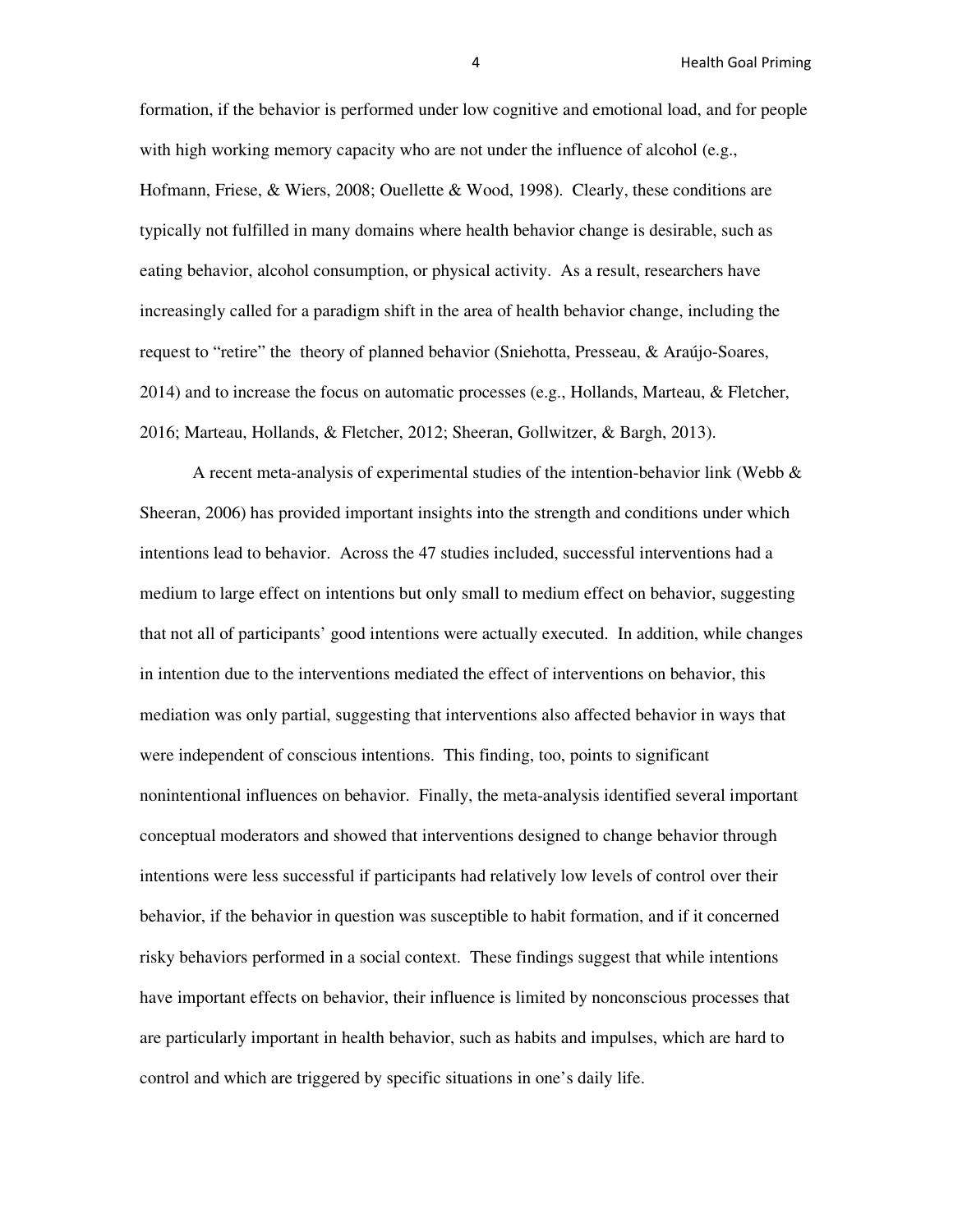Interventions for health behavior change may be most effective if they take these effects into account and successfully change the cognitive processes triggered by such situations, thus, if they are situated (see Papies, 2016). The current paper will present a framework for situated interventions and will apply the notion of situating to the intervention tool of goal priming. To this end, it will first present an analysis of the processes underlying the effects of situational cues on behavior. Then, two types of situated interventions will be suggested to change these processes, specifically training interventions and cueing interventions. Goal priming will be introduced as an example of a cueing intervention, together with five principles on how to implement goal priming to most effectively activate a long-term health goal by situational cues. This way, it will be shown that by taking into account situated cognitive processes, goal priming can change the cognitions and behaviors that a health-relevant situation triggers, and thus lead to healthy goal pursuit.

# **Mechanisms of nonconscious influences on health behavior**

The pattern of findings suggesting that situational cues play a crucial role in health behavior is consistent with research on automatic self-regulation in psychology more generally (e.g., Bargh & Morsella, 2008; Barsalou, 2009; Dijksterhuis, Smith, van Baaren, & Wigboldus, 2005; Papies & Aarts, 2016). Most relevant to health behaviour, cues from the environment have been shown to affect behaviour by activating habits (for a review, see Wood  $\&$  Neal, 2007), or by triggering impulses or goals (for reviews, see Hofmann et al., 2008; Papies & Aarts, 2016; Papies & Barsalou, 2015b; Stroebe, van Koningsbruggen, Papies, & Aarts, 2013). Importantly, this suggests that such cues do not affect behaviour directly, but rather by activating cognitive structures that have been formed by previous experiences in similar situations, and which in turn affect behaviour (Papies & Barsalou, 2015; see also Strack & Deutsch, 2004). I will now discuss these structures in more detail, before addressing implications for developing interventions to change the effects of situational cues.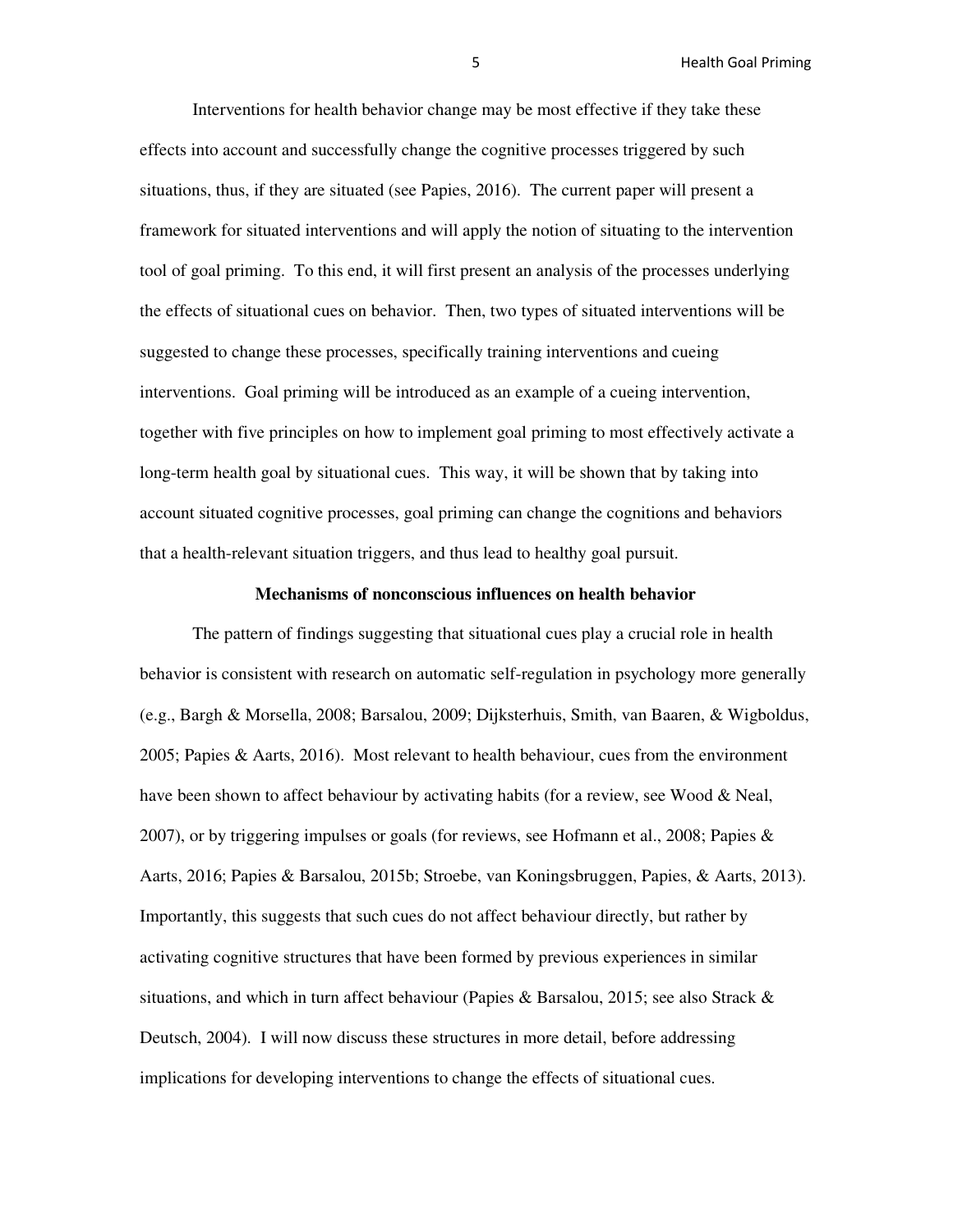*Habits* have been described as associations between specific situational cues and actions, which individuals form by repeatedly performing a goal-directed behaviour in the same context (Aarts & Dijksterhuis, 2000; Gardner, 2015; Ouellette & Wood, 1998). *Impulses* are typically conceived as immediate approach responses toward rewarding stimuli (Hofmann et al., 2008). *Goals* have been defined as behaviours or end states that are associated with reward, and which are supported by knowledge structures that include situational information and goal-directed means (Custers & Aarts, 2010; Papies & Aarts, 2016).

In line with Barsalou (2009, 2015) and Papies and Barsalou (2015), the cognitive structures underlying habits, impulses, and goals, can be described as *situated conceptualizations* of health behaviours that have been stored in memory during previous experiences. As people perform health-relevant behaviours, such as eating, drinking, or exercising, they store comprehensive representations of these experiences and their context in memory. Such representations may include, for example, information about one's own actions, about one's cognitive, affective, and interoceptive states, about the goals one is pursuing in the situation, and contextual information about space, people, and objects present (Barsalou, 2009). When eating chips on the sofa, for example, while watching a movie with friends on a weekend night, one may store a representation of eating chips that includes sensory information about taste and texture of the food, as well as information about the room, one's friends, and feelings of reward. Similarly, during grocery shopping, one may store a representation of a shopping experience that includes moving through the store while pushing one's cart, grabbing items from a shelf, patting one's pockets for the grocery list, and the goal of buying tasty foods for one's family. As one performs a behaviour repeatedly with similar goals and in the same context, the stored representation will become more and more entrenched in memory.

Once such a situated conceptualization has been stored, activating any of its element on later occasions can re-activate its other elements, with those elements then more likely to be enacted. In other words, an action previously performed in a certain context can be triggered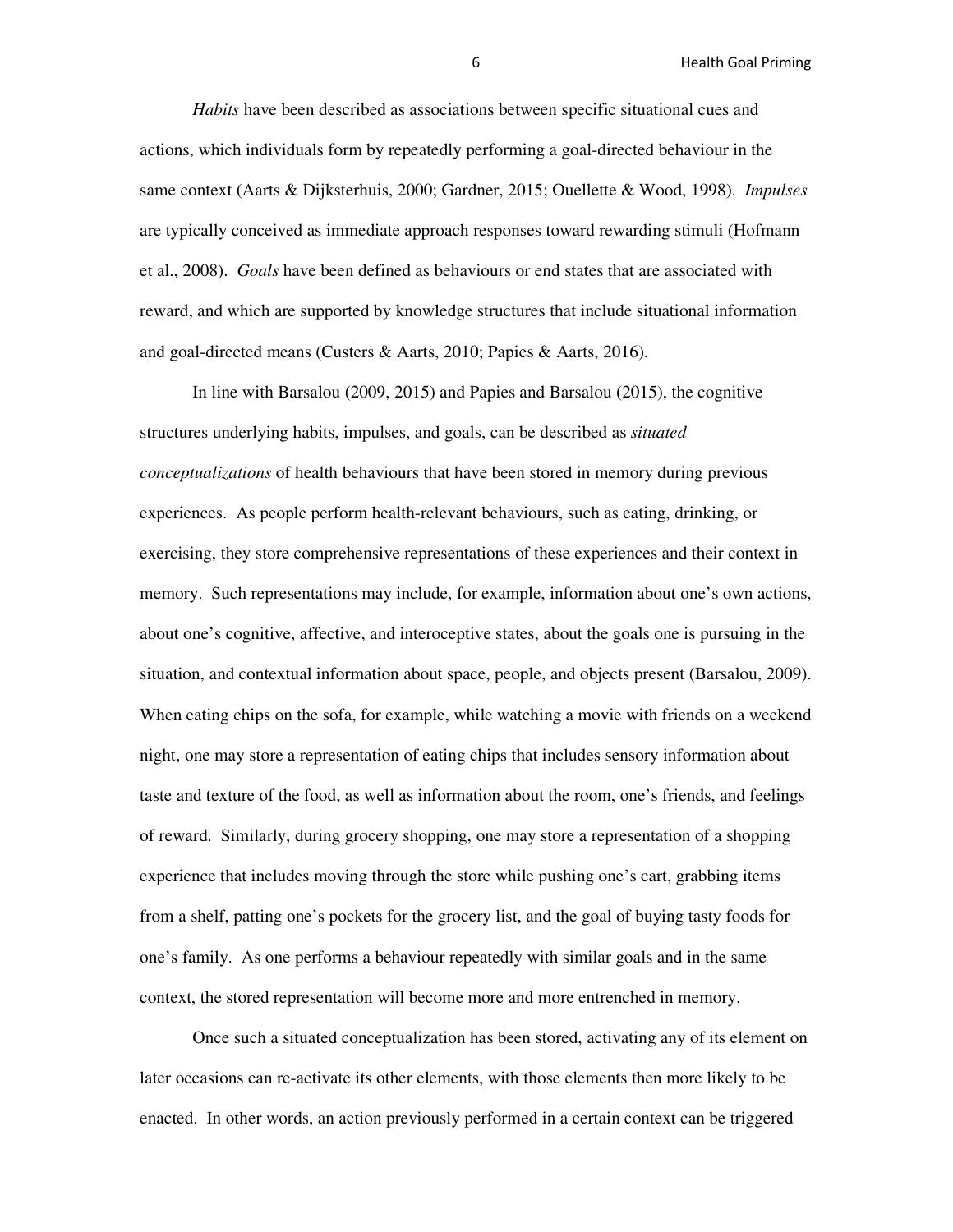automatically by a contextual cue, leading to nonconscious effects on behaviour (for more detailed accounts, see Barsalou, 2009; Papies & Barsalou, 2015). Research on habits, for example, has shown that priming social drinkers with cues of socializing can trigger thoughts about drinking, as well as alcohol choices (Sheeran et al., 2005). Similarly, work on desire and goals has shown that reading about or seeing chips triggers thoughts about their taste and texture, of eating and enjoying them, and of watching movies with one's friends (Papies, 2013). Such a cue can also inhibit the competing goal of dieting (Fishbach, Friedman,  $\&$ Kruglanski, 2003; Papies, Stroebe, & Aarts, 2008a; Stroebe, Mensink, Aarts, Schut, & Kruglanski, 2008), and it increases salivation and the desire to eat (Keesman, Papies, Vermeent, Aarts, & Hafner, 2015), which can lead, for example, to impulsive eating behaviour (see also Hofmann et al., 2008). As this brief analysis has shown, cognitive structures, which are here referred to as situated conceptualizations, mediate the effects of situational cues on health behaviour, and this can explain the effects of habits, impulses and goals.

 The idea of situated conceptualizations affecting behaviour may be a useful framework for developing situated interventions to improve the nonconscious regulation of health behaviour. This framework is displayed in Figure 1. Specifically, interventions can either attempt to *modify the existing situated conceptualizations,* or cognitive structures, that underlie people's nonconscious health behaviour, so that these new, healthier situated conceptualizations get activated in health-relevant situations and guide behaviour. As most of these types of interventions involve a form of training, I will refer to these interventions as *training interventions.* Alternatively, interventions can attempt to *modify features of critical situations* such that they change which of a person's existing situated conceptualizations get activated by situational cues, leading to healthier behaviour as a result. As most of these types of interventions involve changing salient cues, I will refer to these interventions as *cueing interventions.* In sum, these two situated intervention strategies differ by whether they use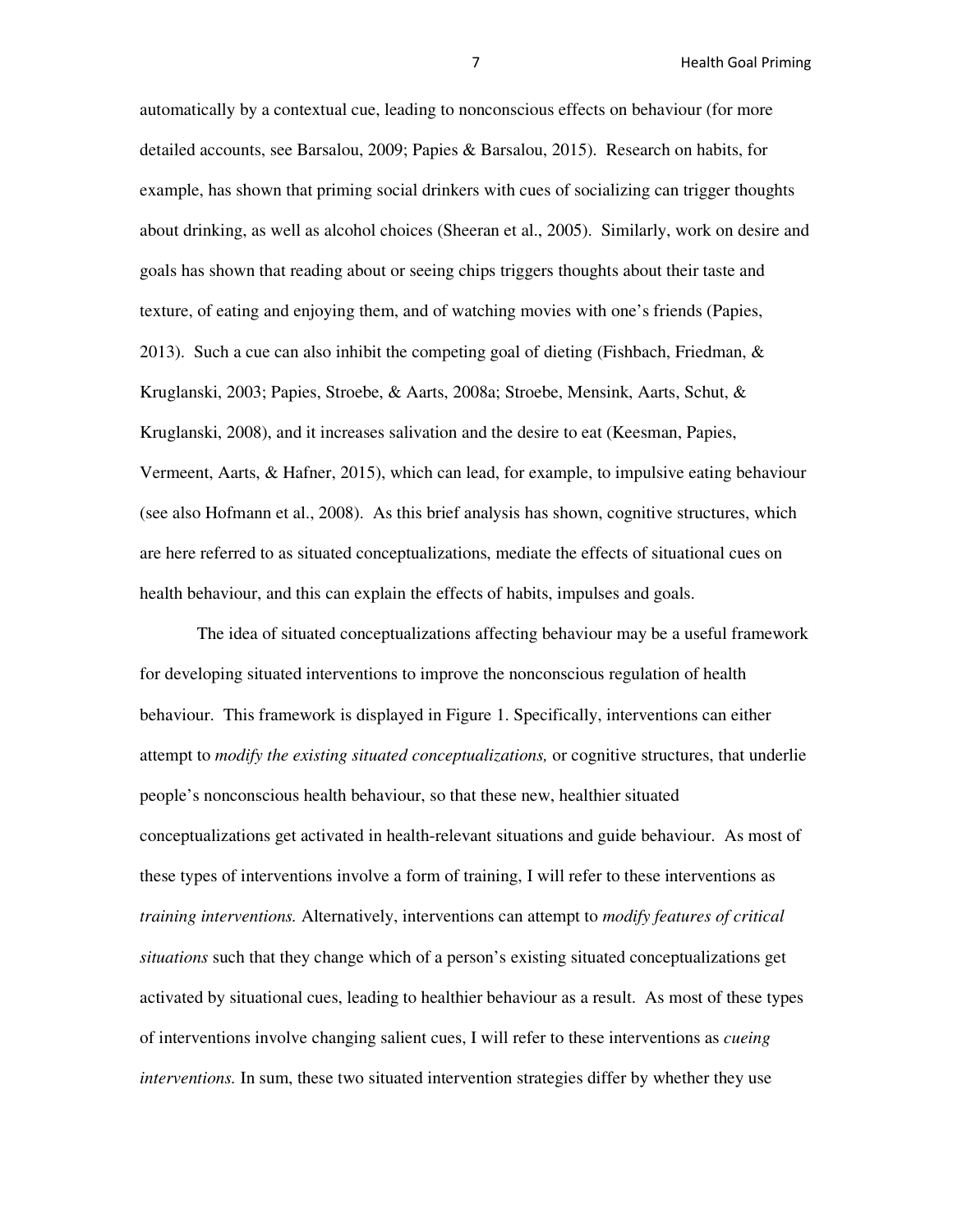training to change cognitive structures, or use cueing to change which situational cues affect behaviour (see also Papies & Barsalou, 2015).

### **Interventions to affect nonconscious regulation of health behavior**

# **Training interventions**

Research over the past years has made tremendous progress in developing intervention tools to change the cognitive structures underlying health behavior. Traditionally, researchers have focused on rather explicit ways of changing cognitive structures, for example by health education or fear appeals. However, such strategies have been shown to affect intentions rather than behavior, suggesting that they do not change the nonconscious regulatory processes which rely for example on habits, impulses and nonconscious goals and that typically have a strong effect on health behavior. Within the framework outlined here, I suggest that these intervention strategies may not change individuals' situated conceptualizations of behavior that are activated by situational cues, and therefore do not affect nonconscious behavior regulation.

A similarly explicit approach with more promising results is planning, for example by so-called implementation intentions (Gollwitzer  $\&$  Brandstätter, 1997). Here, individuals make specific plans for how to behave in response to a specific cue in a health-relevant situation in order to pursue a certain health goal. This strategy has shown to affect automatic responses to the specified cues as well, as automatic evaluations (Hofmann, Deutsch, Lancaster, & Banaji, 2010) and behavior (Gollwitzer & Sheeran, 2006), by committing a vivid image of one's planned behavior in the specified situation to memory (Papies, Aarts, & de Vries, 2009). Consistent with the framework suggested here, this suggests that specific, situated planning can change the situated cognitive structures that underlie nonconscious behavior regulation, insofar as it associates a new, healthy behavior with the specified cue and as a result changes the representation that is likely to be activated by the context. Importantly, it is possible that existing cue-behavior associations remain intact and are merely temporarily inhibited, rather than extinguished, when implementation intentions for new behaviors are formed (see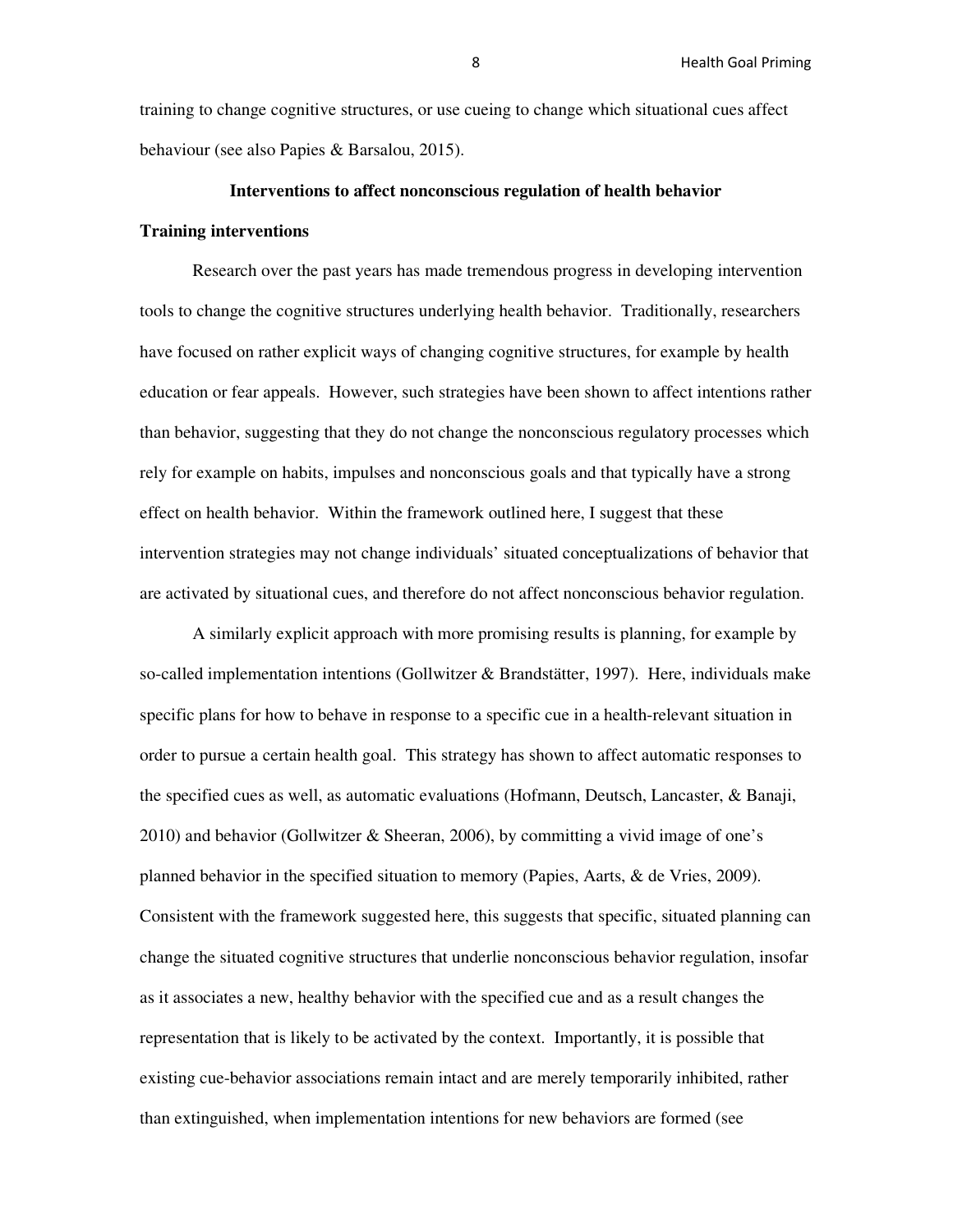Adriaanse, Gollwitzer, De Ridder, de Wit, & Kroese, 2011; Holland, Aarts, & Langendam, 2006; Lally  $\&$  Gardner, 2013). Whether this affects long-term behavior change remains to be determined.

 More recently, another type of intervention approaches has been developed to change automatic responses to tempting cues, mostly by computerized training. Procedures such as attentional bias modification (e.g., Schoenmakers et al., 2010), approach-avoidance retraining (e.g., Wiers, Rinck, Kordts, Houben, & Strack, 2010), and inihibitory control training (e.g., Veling, Aarts, & Papies, 2011) are all designed to provide easily accessible and effortless ways to reduce the automatic approach impulses that are triggered by tempting stimuli and that have been learned through previous, rewarding interactions. A number of research programs have now shown that such training procedures can reduce the likelihood that tempting stimuli trigger attentional bias and behavioral approach responses, and thus have beneficial effects for health behaviour (e.g., Veling, van Koningsbruggen, Aarts, & Stroebe, 2014; Wiers, Eberl, Rinck, Becker, & Lindenmeyer, 2011; Wiers, Gladwin, Hofmann, Salemink, & Ridderinkhof, 2013). Other approaches, for example based on mindfulness or on evaluative conditioning, have targeted affective or reward responses to tempting stimuli in order to change behavioral responses. Although less research has been done in this domain, these procedures have shown similar effects for reducing approach bias to tempting stimuli, as well as desire, actual choices, and consumption behavior (e.g., Hollands, Prestwich, & Marteau, 2011; Jenkins & Tapper, 2014; Lacaille et al., 2014; Papies, Barsalou, & Custers, 2012; Papies, Pronk, Keesman, & Barsalou, 2015).

 While such training interventions targeting cognitive structures have shown important benefits for health behavior, they all require one-on-one interactions, for example for planning, learning mindfulness-based techniques, or completing a re-training procedure. As a result, these intervention tools are not easily scalable and are limited in their applicability to larger populations. Therefore, we will now turn to cueing interventions which attempt to change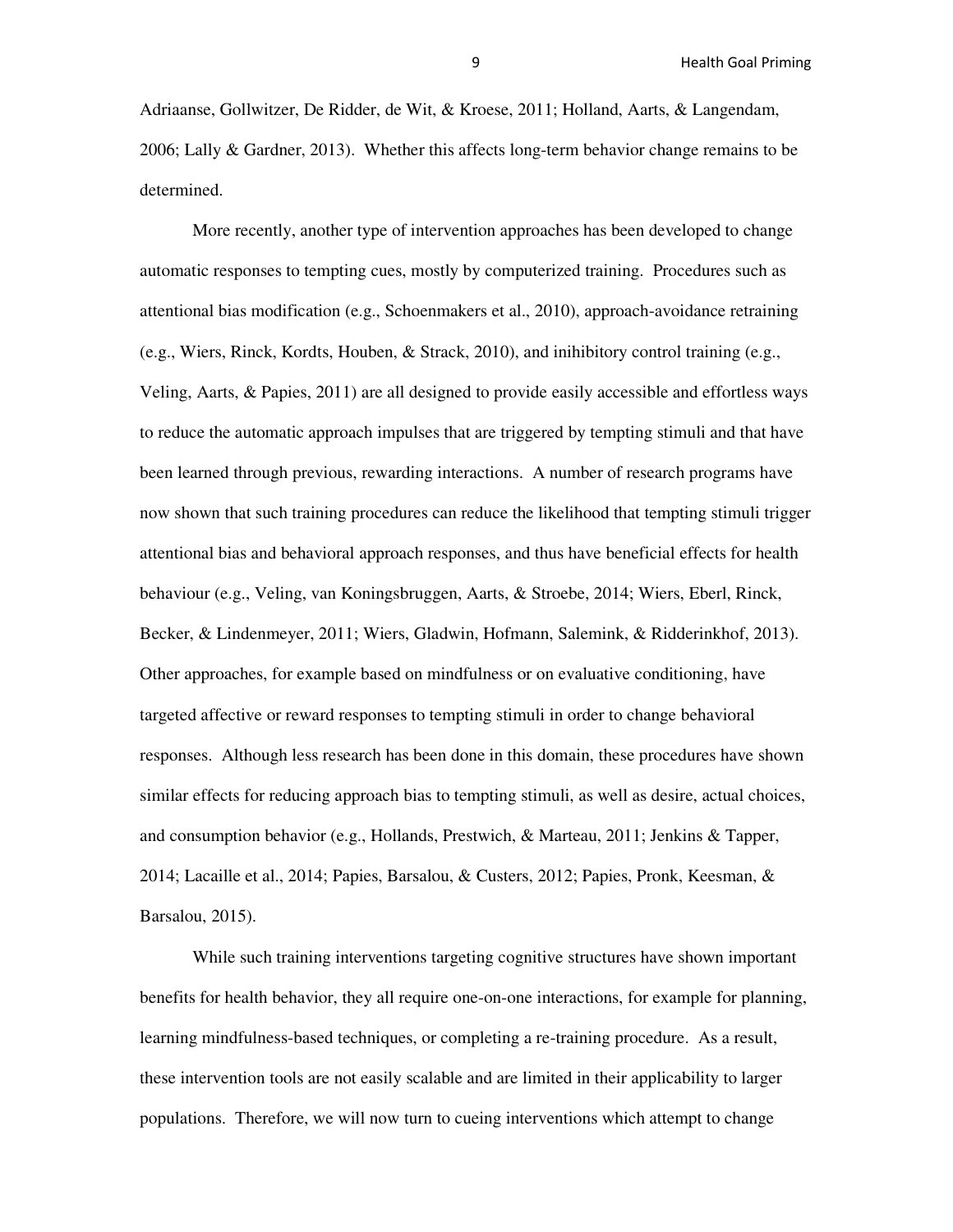which cognitive structures get activated by specific situations and might be more suitable for larger scale applications.

#### **Cueing interventions**

An alternative approach to affecting the nonconscious regulation of health behavior is to change features of the environment in order to influence which situated conceptualizations, or cognitive structures, get activated by situational cues. Our current living environments tend to expose us to cues that activate short-term *hedonic goals*, such as indulging in tempting food or drink that provide immediate pleasure. This is often at the cost of long-term *investment goals*, such as watching one's weight or controlling one's alcohol intake for the sake of one's health later in life. Indeed, the exposure to a tempting stimulus is likely to trigger simulations of consuming and enjoying it (Keesman et al., 2015; Papies, 2013; Simmons, Martin, & Barsalou, 2005), making thoughts of a competing long-term health goal increasingly unlikely (Papies et al., 2008a; Stroebe et al., 2013). In order to improve the nonconscious regulation of health behavior, situational cues thus need to activate situated conceptualizations of long-term investment goals, rather than of short-term hedonic goals only. Recent work has suggested that this can be achieved by goal priming.

**Health goal priming.** Priming refers to the activation of a mental representation by external cues, thus affecting information processing and possibly behavior (Bargh & Chartrand, 2000). Goal priming refers to the case where the concept activated by the external cue is a goal, and the prime affects behavior in an attempt to pursue the primed goal (Custers  $\&$ Aarts, 2005, 2010). A goal is defined as a state or behavior that has reward value and therefore motivates a person to pursue it, leading for example to instrumental behaviors, to the inhibition of competing behaviors, and to persistent efforts to complete a goal after interruptions (Custers & Aarts, 2005; Hart & Albarracín, 2009; Shah, Friedman, & Kruglanski, 2002). Importantly, once a goal has been activated by external cues, it can be pursued without awareness of the cue, the goal, and the processes affecting behavior, and without conscious intentions to perform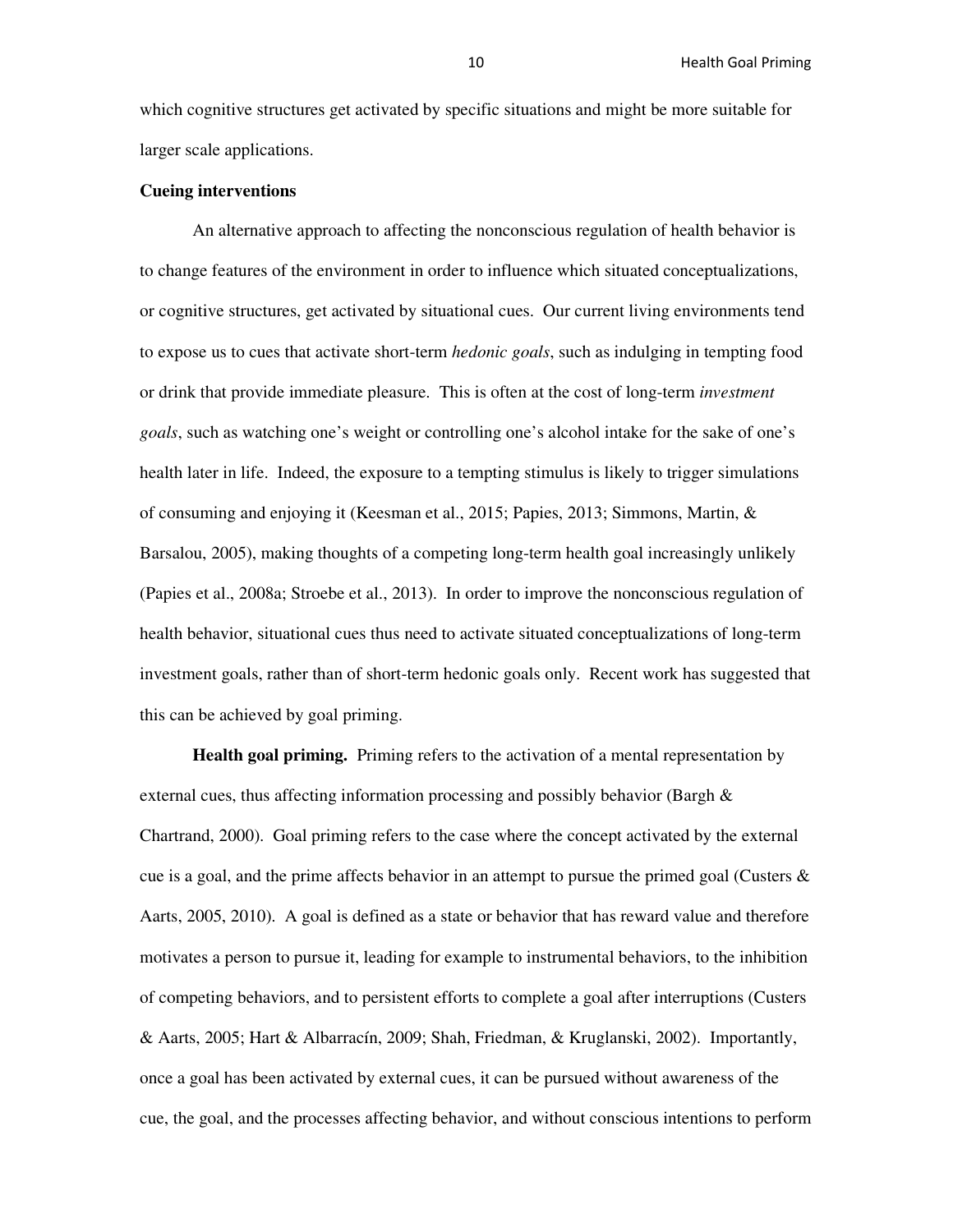the behavior. In sum, goal priming can translate an existing motivation into behavior through nonconscious processes of self-regulation (for detailed reviews of the mechanisms of nonconscious goal pursuit, see Custers & Aarts, 2010; Papies & Aarts, 2016).

Goal priming effects have been shown in a variety of domains. Early research has shown that activating the goal of impression formation leads to better memory organization and recall of information about another person, compared to a mere memorization goal. This effect occurred without participants being aware of the primes or their effects on their behavior, and thus without participants forming conscious intentions to memorize information in a specific way (Chartrand & Bargh, 1996). More recently, priming the concept of drinking outside of conscious awareness has been found to increase motivation to drink and to increase soda consumption, but only when participants are fluid-deprived and thus have a goal to drink (Veltkamp, Aarts, & Custers, 2008). Similarly, priming "achievement" has been shown to increase motivation and effort at difficult tasks, but only among achievement-motivated individuals, and again without participants being aware of the briefly presented primes influencing their behavior (Hart  $\&$  Albarracín, 2009). Priming with religious concepts has been shown to increase prosocial behavior, but only if the primes refer to rewarding aspects of religion (e.g., "heaven") and not if they refer to more neutral aspects (e.g., "hymn"; Harrell, 2012). In addition, a recent meta-analysis in this domain confirmed this religious priming effect, but only among those participants who strongly value the primed concept, i.e., who are religious (Shariff, Willard, Andersen, & Norenzayan, 2016).

A meta-analysis synthesizing the priming literature across domains confirmed that the exposure to goal-related words can indeed trigger motivated behavior (Weingarten et al., 2015). Specifically, this meta-analysis showed that priming effects were stronger and more persistent over time if the primed concepts were indeed strongly valued by the individuals. In addition, the effect was shown to be robust, with little evidence for publication bias. A number of the included studies were conducted in the domains of health and consumption behavior,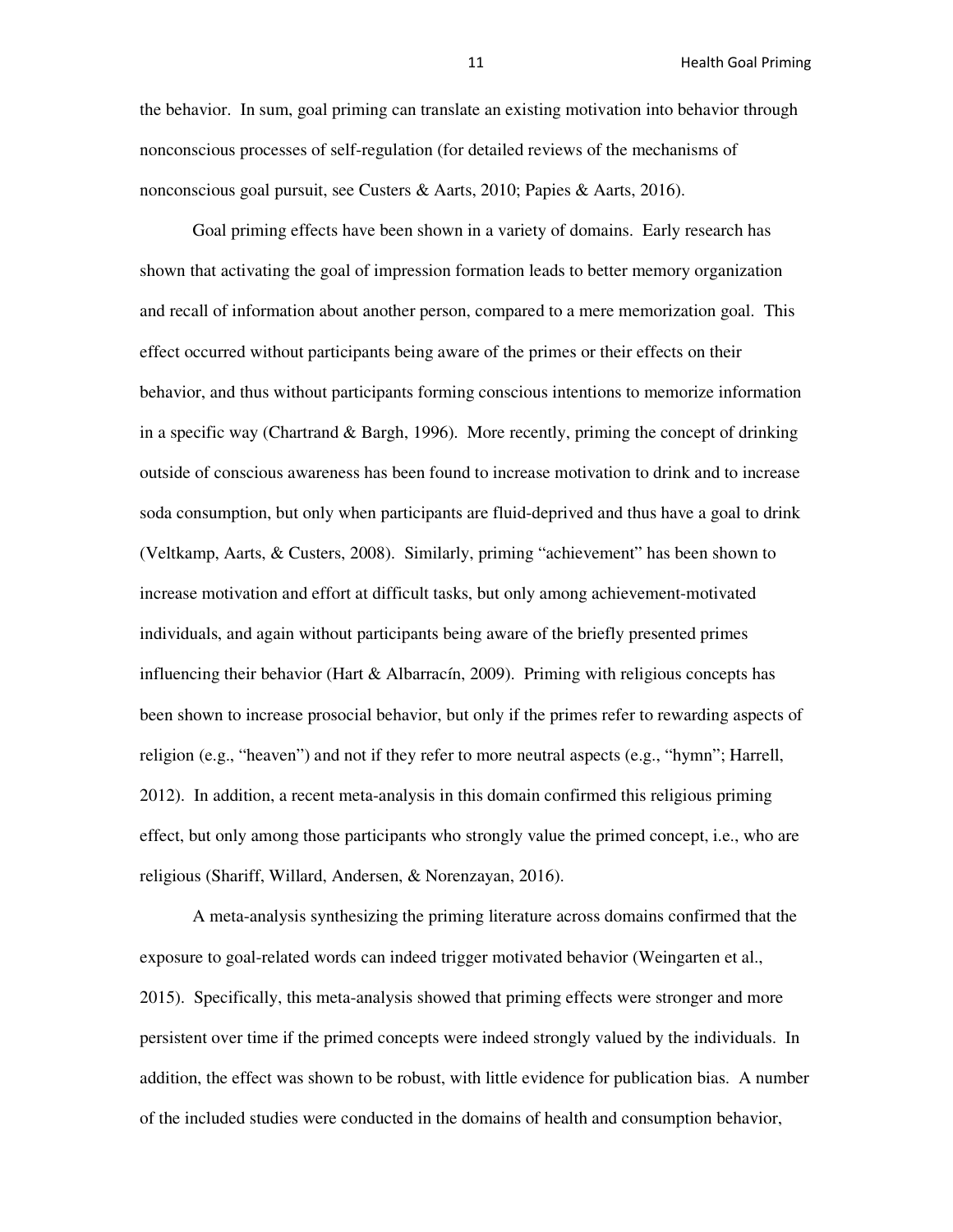and these showed slightly larger effect sizes than other priming studies. Together, these findings suggest that presenting health-related cues might positively influence health behavior, among individuals who value the primed concepts.

A number of studies have specifically assessed the effects of health primes on cognition and behavior relevant to health. I will discuss these next. Without aiming to provide an exhaustive review of the literature, I will first focus on laboratory studies, as these are informative for demonstrating the phenomenon and some of the underlying mechanisms. Then, field experiments utilizing health goal primes will be discussed, as these are informative for using primes as real-life intervention tools. In both types of studies, the work so far has almost exclusively been done in the domain of eating behavior, but other domains will be addressed where appropriate.

*In the laboratory.* Controlled laboratory experiments have demonstrated that the exposure to health-related cues can affect cognitive processes relevant to health behavior. Fishbach and colleagues, for example, have shown that exposing diet-concerned individuals to diet-relevant cues activates thoughts about weight and dieting, and accordingly increases choices of healthy foods (Fishbach et al., 2003). In addition, priming participants with goals that they strive for, including health goals, inhibits thoughts about temptations that would interfere with their pursuit (Fishbach et al., 2003; see also Shah et al., 2002). Later work demonstrated that subtly exposing chronic dieters to diet-related words can decrease their attention to words denoting tempting, diet-incongruent foods (Papies, Stroebe, & Aarts, 2008b). A recent eye-tracking study showed that health primes increased the time participants spent looking at healthy foods, and this in turn predicted their healthy choices (van der Laan, Papies, Hooge, & Smeets, 2016). Thus, health goal primes may work by activating participants' health motivation and directing attention to healthy stimuli in their environment, at the expense of desire for unhealthy temptations (see Papies & Aarts, 2016, for a more detailed discussion; see also Stroebe et al., 2013).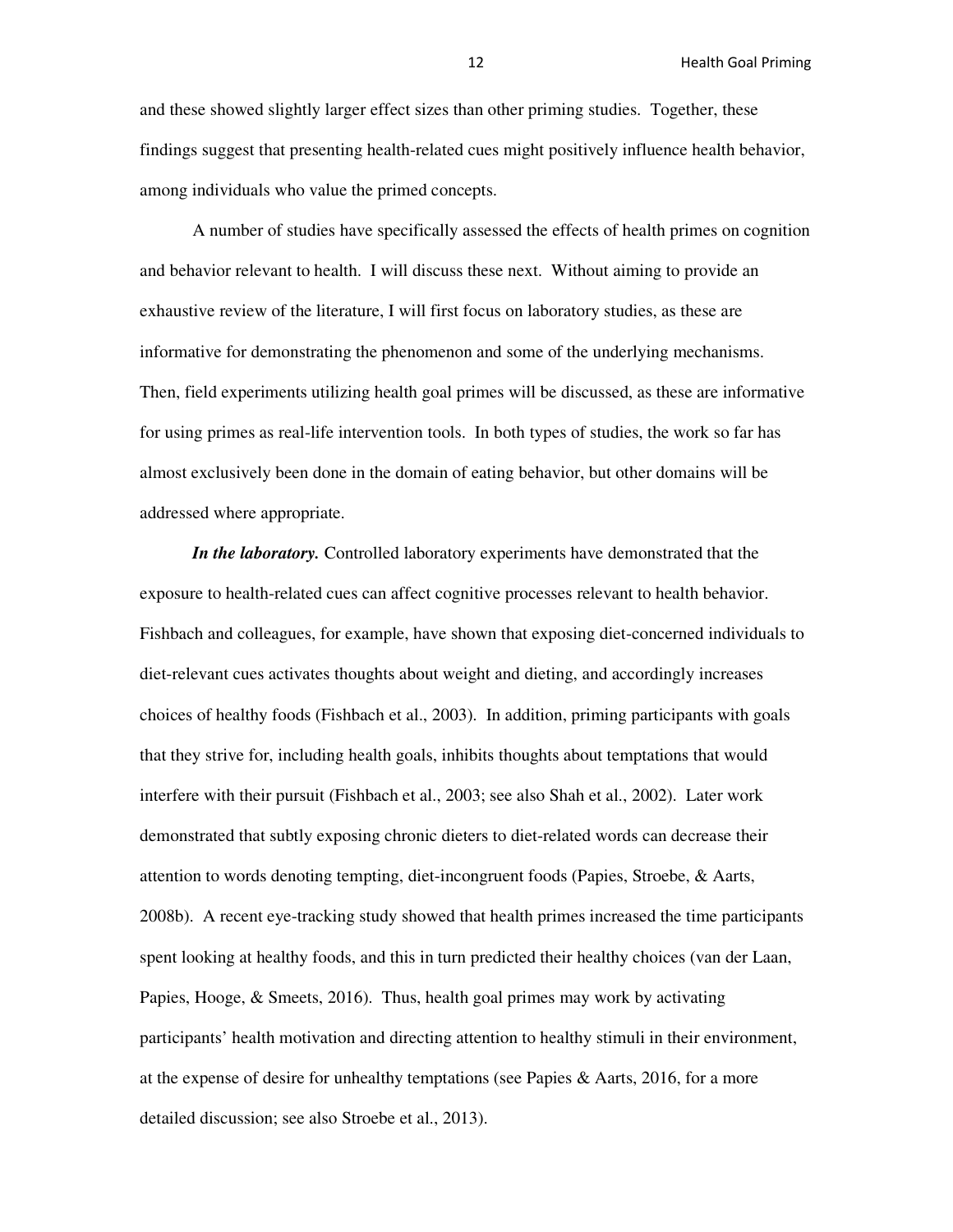Further experiments have extended these findings to actual behavior. Seeing or consuming healthy foods has been shown to reduce intake of unhealthy foods, mostly among dieters (Buckland, Finlayson, Edge, & Hetherington, 2014; Buckland, Finlayson, & Hetherington, 2013a, 2013b). Similarly, health primes such as dieting advertisements, compared to control or indulgent food advertisements, can prevent overeating on unhealthy foods, again especially among dieters, and especially in the afternoon (Anschutz, Van Strien,  $\&$ Engels, 2011; Boland, Connell, & Vallen, 2013; Versluis & Papies, 2016). Other weightrelated cues, such as the presence of scales or very slim sculptures, have been found to prevent participants from modeling the overeating on unhealthy foods displayed by a confederate, and to reduce unhealthy consumption more generally (Brunner, 2010; Brunner & Siegrist, 2012). Finally, a study in the domain of physical activity has shown that the exposure to words related to physical activity can boost the choice of using the stairs over the elevator at the next opportunity (Wryobeck & Chen, 2003). Together, these laboratory experiments, mostly in the domain of eating behavior, suggest that exposure to health-related cues can activate health goals and trigger health-oriented behavior.

*In the field.* Research on health priming in field settings is rather scarce compared to laboratory settings, but the findings are consistent with the principles demonstrated by laboratory experiments. One of the first studies in this area was conducted by Papies and Hamstra (2010) and took place in a butcher's store. In the priming condition, a poster announcing a low-calorie recipe was mounted on the inside of the glass door to the store, and included words like "slim figure", "extra slim", and "weight". In the control condition, this poster was absent. While customers were being served, they could sample free meat snacks from a tray on the counter. The number of snacks consumed was recorded unobtrusively. Afterwards, participants completed a brief questionnaire that among others, assessed their dieting motivation (Herman & Polivy, 1980). Results showed that chronic dieters who had been primed with the goal of healthy eating and dieting by means of the poster consumed fewer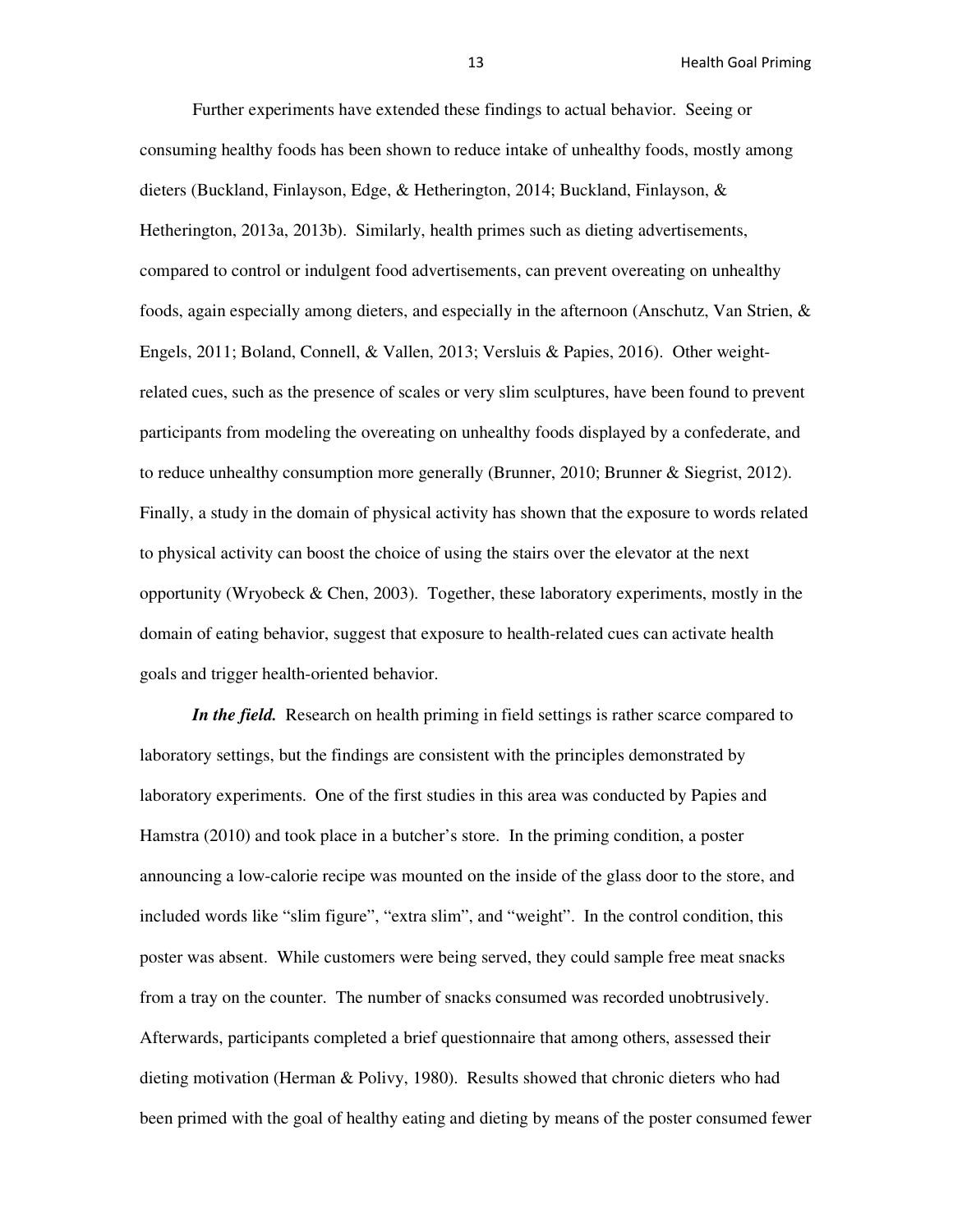snacks than dieters in the control condition, whereas non-dieters were not affected by the prime. This finding was later replicated conceptually in a restaurant, where the primes were integrated into the menu. Again, dieters made more healthy menu choices (e.g., ordering a salad instead of a burger) in the priming condition, whereas non-dieters were not affected (Papies & Veling, 2013). In a recent study with a similar set-up, a poster priming health or slimness next to a vending machine increased the sales of healthy items (Stöckli, Stämpfli, Messner, & Brunner, 2016). Here, no individual behavior was observed, so that it is unclear whether the healthy choices were primarily made by diet-concerned individuals or whether they were independent of participants' health and dieting motivation.

A field experiment in a grocery store, finally, has demonstrated that health primes can also affect grocery shopping and therefore, likely impact eating behavior at home and across more than one instance. Here, overweight and normal-weight participants received a recipe flyer upon entering the grocery store. As an experimental manipulation, this flyer was either supplemented with health- and dieting-related words or not. After doing their groceries as usual, participants completed a brief questionnaire, while a photograph of their grocery receipt was taken. Analyses of participants' purchases showed that while overweight customers bought more unhealthy snacks in the control condition than normal-weight participants, these purchases were strongly reduced by the health prime. Normal-weight participants were not affected by the prime (Papies, Potjes, Keesman, Schwinghammer, & van Koningsbruggen, 2014).

This field experiment further tested the roles of attention and awareness during health goal priming. Importantly, results showed that consciously thinking about the prime during shopping did not moderate its effectiveness (Papies et al., 2014). Specifically, participants were more likely to think about the recipe flyer while they were shopping when it contained health and diet primes, and especially when they were overweight. But whether they thought about it or not, did not affect the effectiveness of the prime. In other words, even those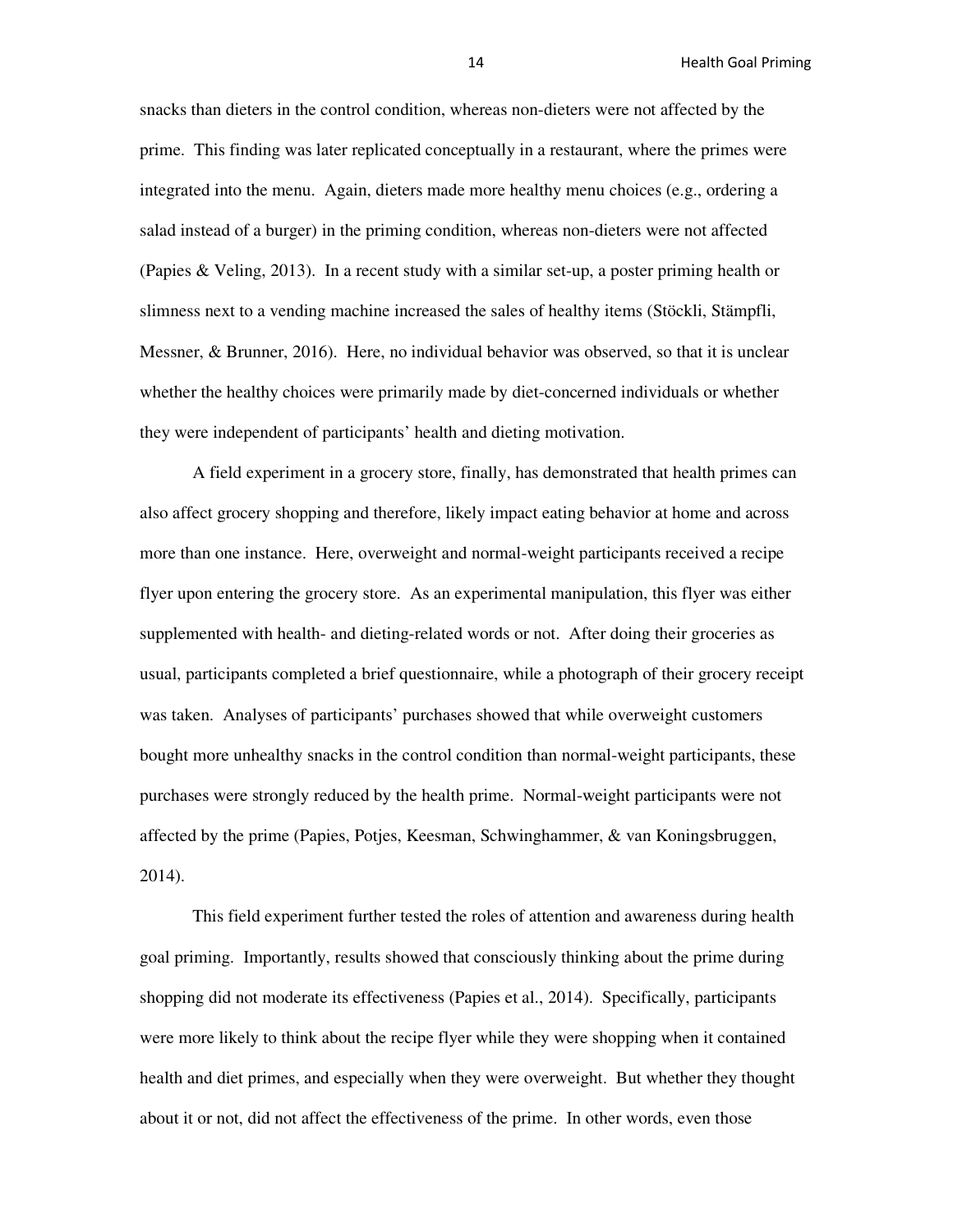overweight participants who had not looked at the flyer again or thought about it, bought fewer unhealthy snacks when they had received a health prime flyer while entering the store.

At the same time, the prime only worked if participants reported that they had looked at the recipe flyer when they first received it. Clearly, some degree of initial attention was necessary for goal priming effects to occur. In addition, the impact of the prime was not moderated by the duration of the shopping episode. This is in line with theorizing on the role of motivational value in cognition, which suggests that in contrast to concepts without reward value, goal representations can be maintained active over longer periods of time, probably in order to detect and act on suitable opportunities for goal pursuit as they arise (Weingarten et al., 2015). Thus, health goal primes may benefit from such motivational effects and affect behavior even across extended periods. Future research should establish the temporal constraints of goal primes in field settings more directly. Importantly, however, the work so far suggests that health goal primes can help individuals to translate their motivation for health goals into actual behavior, without relying on conscious awareness and even in busy daily-life settings.

### **Other cueing interventions**

A number of other interventions affecting health behavior can be identified as cueing interventions in that they change situational cues in order to affect which situated conceptualizations are activated and thus change behavior. A comprehensive discussion of these interventions is beyond the scope of the current paper. I will focus on interventions that change the salience of behavioral options, as these are well-document, powerful cueing interventions affecting the nonconscious regulation of health behavior (see Hollands et al., 2013).

In the domain of eating behavior, portion sizes have typically been found to be strong cues for determining the consumption amount, so that individuals eat more from larger than from smaller portions, even if they are not hungry or the food is not particularly attractive (for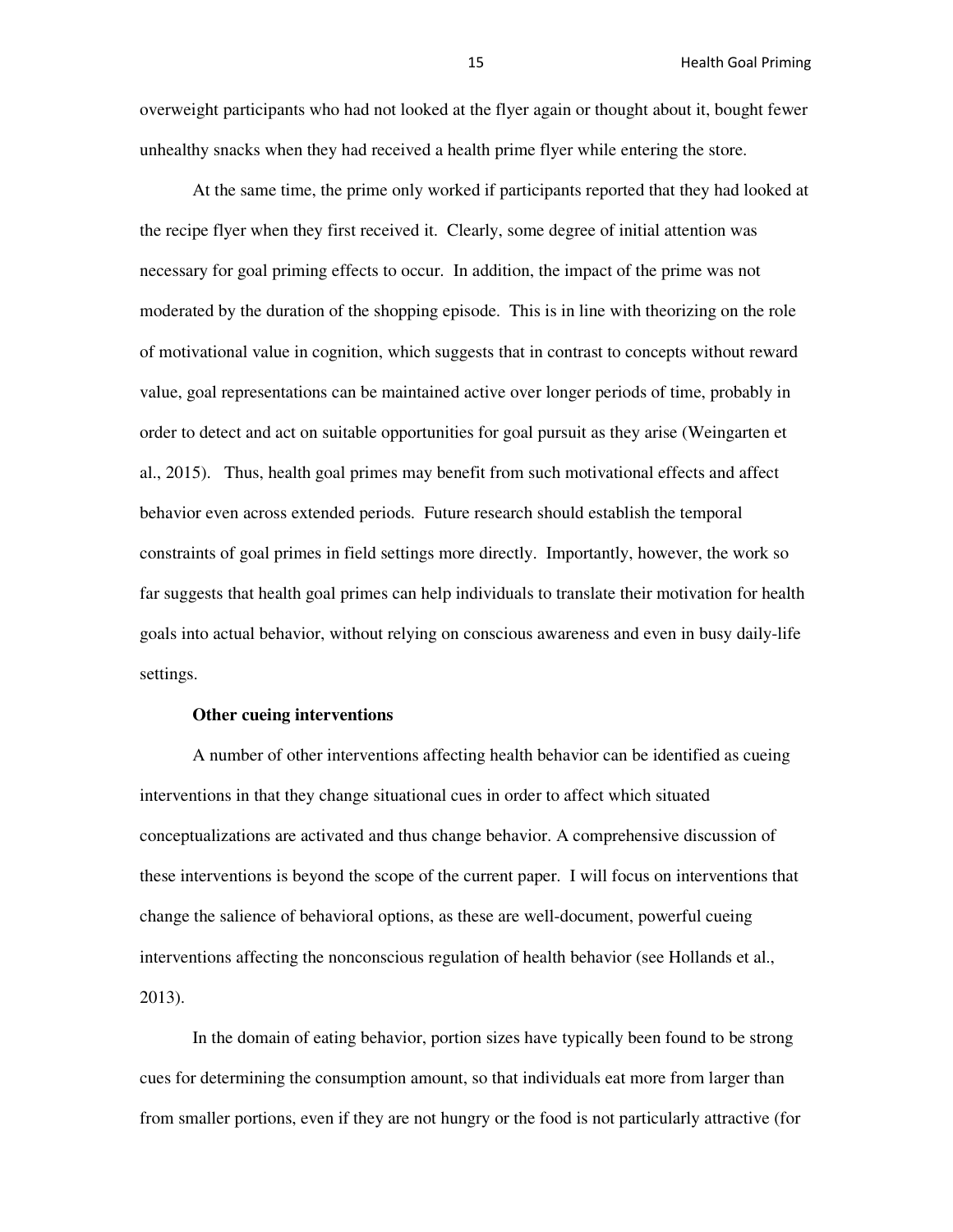a meta-analysis, see Hollands et al., 2015). Research on how to prevent such effects has shown that presenting foods in smaller units, or presenting alternative serving size cues, can reduce intake from large portions, presumably by making the appropriateness of smaller servings more salient (Geier, Rozin, & Doros, 2006; Kerameas, Vartanian, Peter, & Polivy, 2015; Spanos, Kenda, & Vartanian, 2015; Versluis, Papies, & Marchiori, 2015). In addition, cueing of how much one has already consumed can curb overeating (Wansink & Payne, 2007). Less research is available for salience interventions in other domains of health behavior. One consistent finding in the domain of physical activity, however, is that increasing the salience of stair use by prompts can increase stair use over the use of the elevator (Lee et al., 2012; Soler et al., 2010). In addition, work on alcohol taxation has shown that increasing the salience of tax paid on alcoholic drinks reduces consumption (e.g., Chetty, Looney, & Kroft, 2007; Hanson & Sullivan, 2015).

Product placement is another powerful cueing intervention, often discussed in the context of "nudging" healthy choices (see Marteau, Ogilvie, Roland, Suhrcke, & Kelly, 2011). Placing more vegetables on a buffet increases vegetable intake (Bucher, Siegrist, & van der Horst, 2014; Bucher, van der Horst, & Siegrist, 2011). Placing dishes near the top or bottom of a menu or placing snacks in the middle of a selection increases their choice (Dayan & Bar-Hillel, 2011; Keller, Markert, & Bucher, 2015), and making it difficult to serve oneself an item from a buffet decreases its choice, even when the food is attractive (Rozin et al., 2011). All of these interventions may work by activating different cognitive structures than in the control condition, such as thoughts about the benefits of eating vegetables, or of using the stairs, and thus influence health behavior. In contrast to goal priming interventions, however, their effects may be restricted to the immediate time and place where they are presented, except if they activate a long-term goal that supports goal pursuit even across a delay (Weingarten et al., 2015). Future research may address ways in which product placement can be used to systematically activate health goals and thus instigate motivated behavior in their pursuit.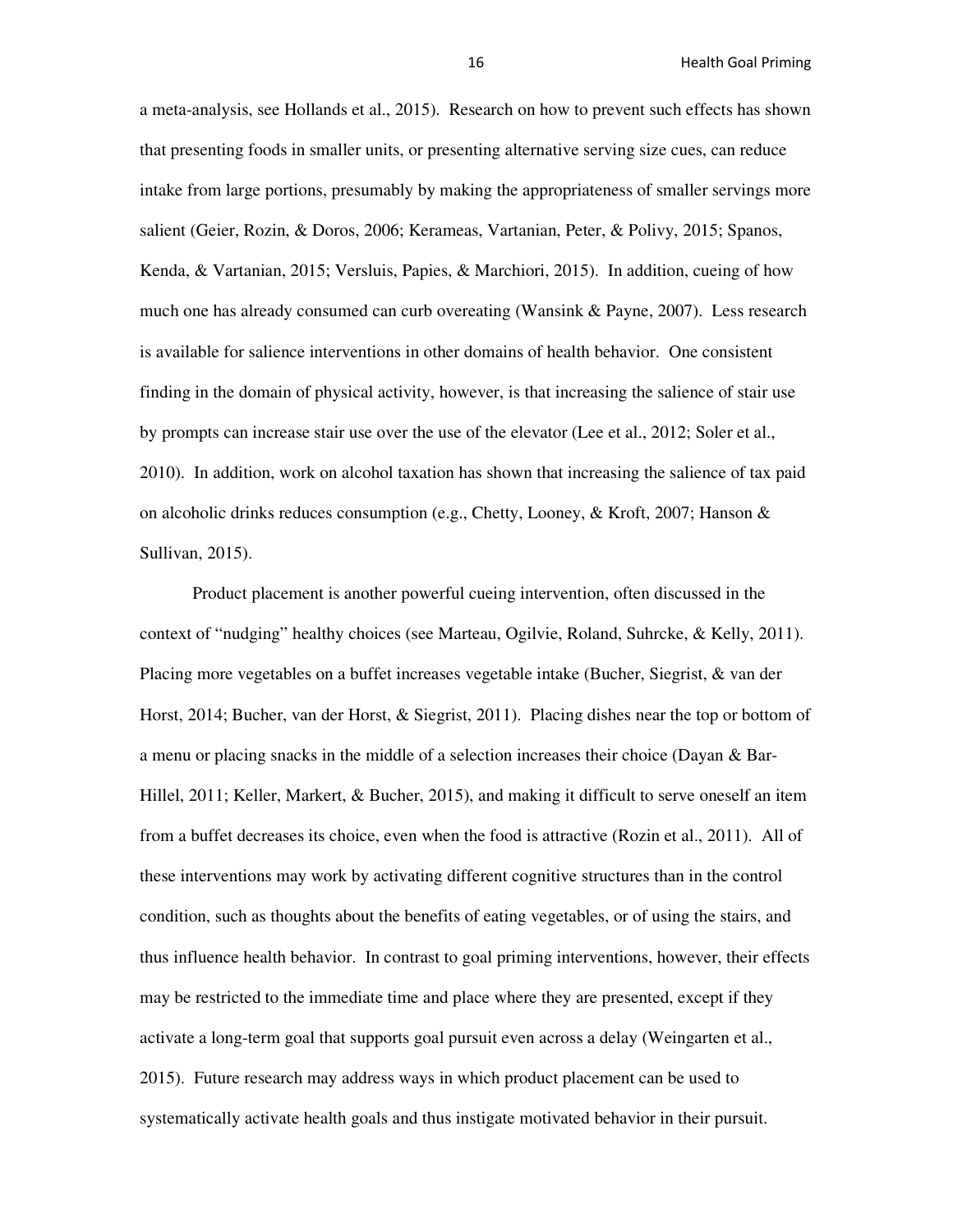#### **Applying health goal primes**

Based on the findings on health goal priming and on our insights into the underlying mechanism of nonconscious self-regulation, five principles will now be proposed for the effective application of health goal primes as an intervention tool. These principles and examples of their application are also summarized in Table 1. Situating a goal priming intervention this way should make it most effective for changing the cognitive responses triggered by health-relevant situations, and thus leading to healthier goal pursuit.

**Target individuals who value the primed goals.** Research on the mechanisms underlying nonconscious self-regulation has shown that goal primes work by activating states or behaviors that are associated with positive affect and which therefore mobilize cognitive and behavioral resources in support of goal pursuit (for a review, see Papies & Aarts, 2016). In other words, only when a person values a concept that is activated by a prime, such as healthy eating, will this lead to the motivational benefits that support goal pursuit, such as activating goal-relevant cognitions, directing attention towards goal-supporting stimuli, and avoiding stimuli that interfere with the goal. In line with this proposition, most studies on health goal priming find that effects of primes are moderated by participants' goal motivation. Priming effects are particularly pronounced among participants for whom the goal primes are relevant, for example because they are concerned about their weight or are motivated to live healthily (see Weingarten et al., 2015, for a meta-analysis supporting the moderating role of goal value). Thus, for a health goal prime to be effective, one should first identify a target group who values the goal and is motivated to change their health behavior. For an intervention to reduce alcohol consumption, for example, it should be clear who is interested in curbing drinking: is it college freshmen, young professionals, pensioners, or yet another group? If an individual is not motivated, such as a freshman who is more interested in developing a new social life than in protecting long-term health, priming the goal of reducing drinking is not going to be effective, as it will not activate the motivational support system needed for effective goal pursuit.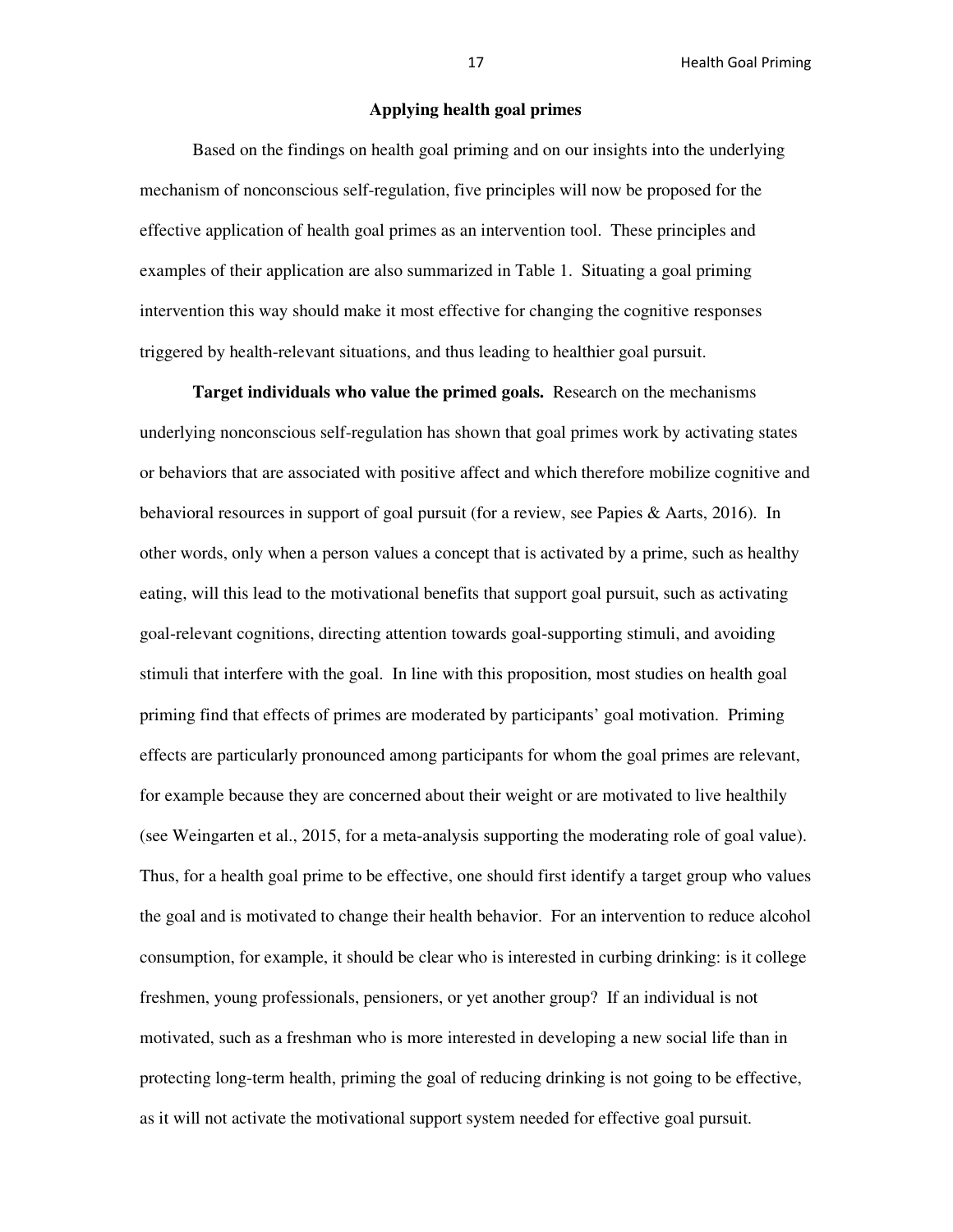**Tap into the right reasons.** In order to activate individuals' resources necessary for goal pursuit, it is essential to know the specific motivation underlying a particular goal (see also Kok et al., 2015). When an individual performs a goal-directed behavior with a certain long-term outcome in mind, this will become part of the situated representation of the behavior (Barsalou, 2009; Papies & Barsalou, 2015). As a result, activating it in a later situation can trigger goal-directed cognition and behavior. Perhaps intuitively following these principles, studies involving diet primes have typically referred to the critical long-term motivation of a slim figure, rather than, for example, the cardiovascular benefits of a healthy weight. Similarly applying this principle to an alcohol intervention, if young professionals are motivated to drink less in order to maintain their productivity at work, reminding them of this specific motivation is going to be more effective than reminding them of, for example, the carcinogenic effects of alcohol and of the health benefits of avoiding these. In many cases, applying this principle may mean that research into the specific motivation supporting a target group's goal striving may be necessary, before effective goal primes can be designed.

**Use effective cues.** The specific motivation supporting goal-directed behavior can best be activated by cues that a) are positive and that b) directly represent that motivation. Previous goal priming studies have effectively used images or sculptures of thin physiques, positive words denoting effects of healthy eating ("slim figure") or physical activity ("fit"), or advertisements featuring attractive scenes of healthy consumption or exercise behavior. Negatively valenced cues, even if they semantically represent the relevant concept (e,g, sweaty shoes after a workout), will less effectively activate goals (see Harrell, 2012) and situated conceptualizations of rewarding healthy behavior. Similarly, negative, avoidance-motivation cues that represent the opposite of the long-term motivation (e.g., images of a nauseating hangover on a Friday morning at one's workplace) are less likely to activate the reward-related motivational structures needed to support effective goal pursuit.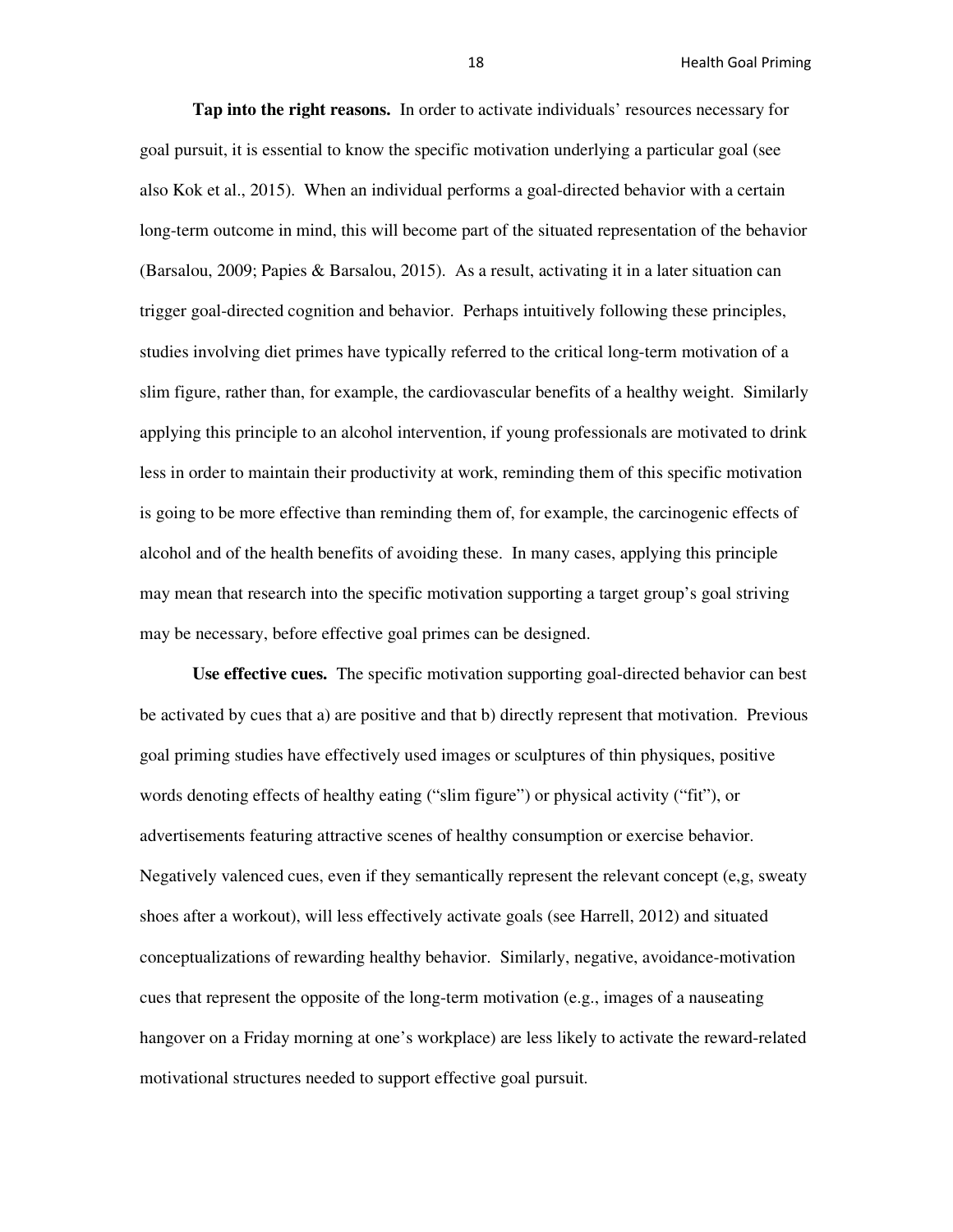**Attract attention at the right time.** In order to affect behavior in field settings, goal primes need to compete with myriad other cues that attract attention at any given time. First of all, they need to be processed with attention in order to activate a goal to begin with (Dijksterhuis & Aarts, 2010; Papies et al., 2014). Therefore, primes in field settings most likely need to be more salient than the unobtrusive or even subliminal primes often used in laboratory studies. Then, even though active goal representations have been shown to affect behavior over extended periods in controlled laboratory settings (Weingarten et al., 2015), cognitive and motivational demands in field settings are likely much higher. Thus, a safe bet would be to present a prime close to the time that it needs to affect behavior through activating relevant cognitive structures. In a restaurant setting, for example, goal primes have been shown to be effective when they were integrated into the menu and could thus activate the conceptualization of the benefits of eating a healthier meal right at the time when participants were making a menu choice (Papies & Veling, 2013). In a similar fashion, goal priming interventions in other domains and settings need to identify the moment when participants make health-related decisions. It is conceivable, for example, that a young professional who is motivated to curb alcohol consumption needs to be reminded of this not when first entering the pub, but when deciding on a drink later in the evening. This could be while sitting at the table, when walking to the bar, or even in the restroom.

Again, research may be necessary to establish the precise time when the critical decision is made, before designing an effective, situated intervention. Once this has been identified, the prime needs to be presented in such a way that it captures attention and thus is processed by the target group (Papies et al., 2014), to indeed change the situated conceptualizations triggered in the situation. Both of these conditions are particularly critical in busy settings where a lot of competing demands on attentional resources are present, or when attentional resources are limited due to other factors like alcohol consumption.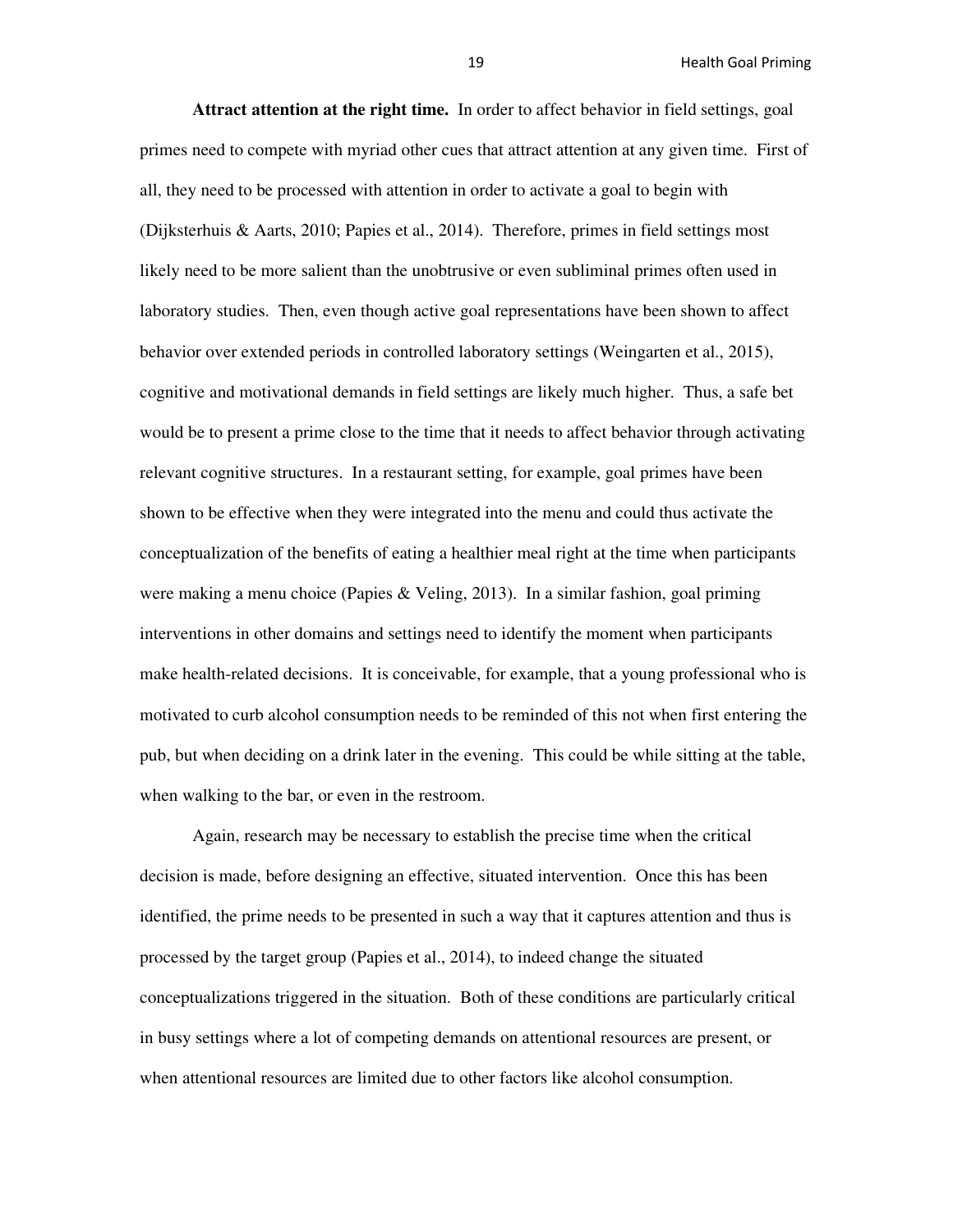**Ensure that health goal pursuit is possible.** Finally, it is essential that a motivated individual who has been primed to pursue a health goal actually has access to means of pursuing it. This may seem obvious, but cannot always be taken for granted. Two conditions need to be met to satisfy this criterion: the individual needs to know which behaviors, in the given situation, would serve the health goal, and those behaviors need to be accessible. In health goal priming studies so far, participants were assumed to be aware that salads are healthier restaurant options (Papies & Veling, 2013), that dieting is best pursued by eating less M&M's (Versluis & Papies, 2016) and that healthier shopping means buying less high-calorie snacks (Papies et al., 2014). In other settings, however, the healthy behavior may not always be obvious, and individuals with less nutrition knowledge, often associated with a lower level of education, may not be able to identify them well (e.g., Parmenter, Waller, & Wardle, 2000; Wardle, Parmenter, & Waller, 2000). In addition, healthy options may simply not be available. Corner shops, kiosks at public transport stations, and vending machines, for example, are notorious for providing only unhealthy food choices. In those cases, priming a health goal is less likely to be effective, since the only healthy alternative would be to refrain from purchasing any food at all. Similarly, priming alcohol reduction is more likely to be effective if non-alcoholic alternatives are available and are reasonably attractive.

**Summary.** In sum, an effective application of health goal primes should identify a motivated target group, and should activate their specific reasons to pursue the goal with effective cues that attract attention close to the decision point. In addition, the primed individual needs to know which goal-directed behaviors can be performed in order to pursue the health goal, and needs to have access to such a behavior. This way, a situational cue will most likely activate the situated conceptualization of a healthy goal-directed behavior, leading to healthier behavior as a result. These principles have been illustrated at the examples of healthy eating behavior and reducing alcohol consumption. Their implications, however, also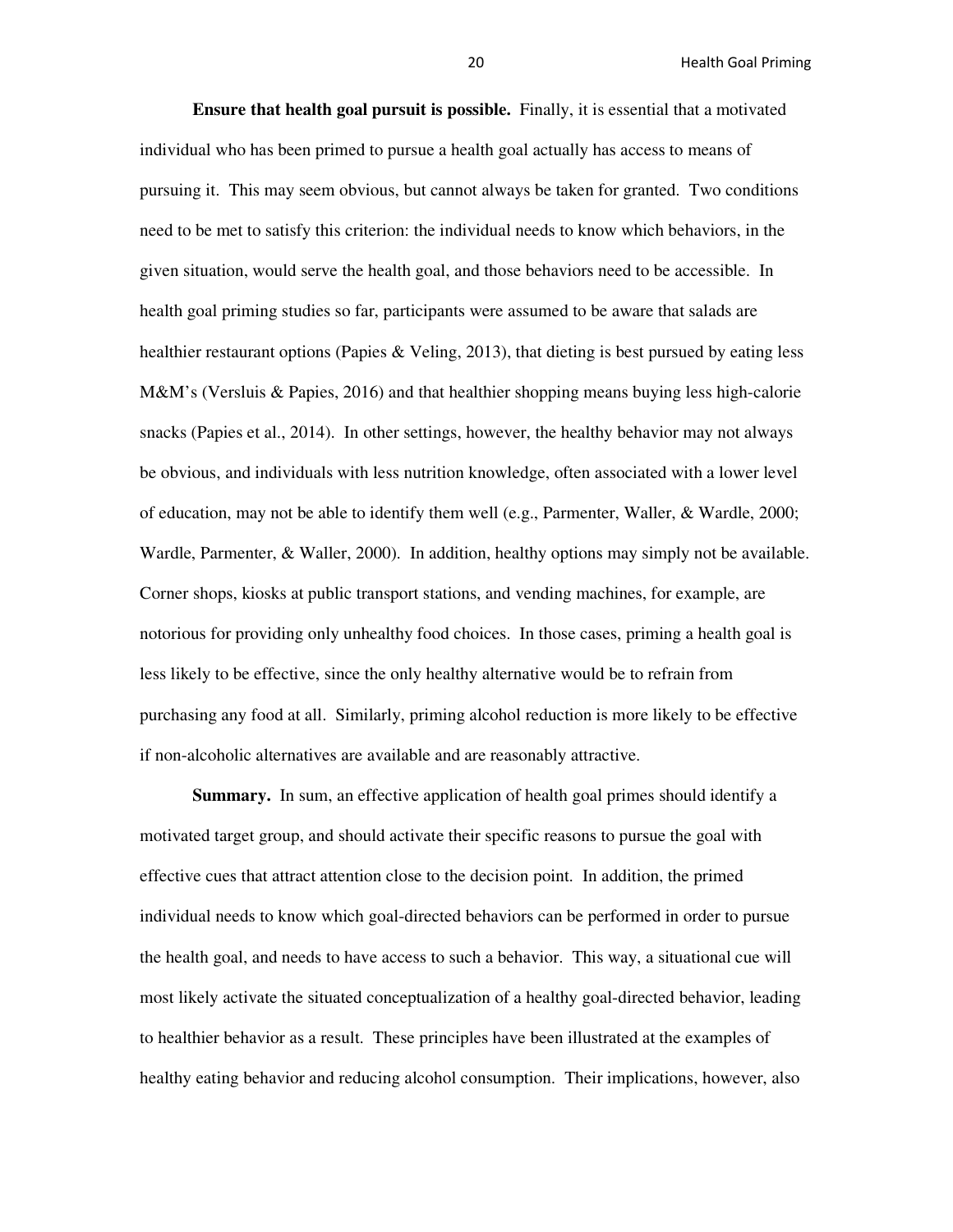extend to other health behaviors such as biking to work, increasing fluid intake, getting enough sleep, and participating in screening programs.

These principles for the application of health goal primes show that goal primes cannot act by themselves. Rather, their application needs to be supported by motivation, by knowledge about health behaviors, and by external circumstances that make goal pursuit possible. In other words, a goal prime will only affect a motivated individual who knows how to pursue a health goal and has the opportunity to do so. Thus, just like other cueing interventions, goal primes rely on the foundations laid by health education and by smart policies that put in place the structural conditions for healthy goal pursuit (see also Hawkes et al., 2015; Marteau et al., 2011; Story, Kaphingst, Robinson-O'Brien, & Glanz, 2008).

### **Discussion**

Goal priming is a relatively novel intervention tool to improve the nonconscious regulation of health behavior. Typically, our temptation-rich living environments activate enjoyment rather than health goals, and thus easily lead to unhealthy behaviors, even outside conscious awareness. As a result, the effect of conscious health intentions on behavior is weaker than previously assumed, and intentions have only limited effectiveness for changing health behavior. To improve the nonconscious regulation of health behavior, especially in tempting situations, it is suggested here that one can either use training interventions to change people's situated conceptualizations, or use cueing interventions to change which situated conceptualizations are activated by situational cues. Health goal priming is a type of cueing intervention that activates a health goal in a tempting situation and thus facilitates behavior in line with the health goal.

Based on the framework and the findings presented here, a number of important issues for further research emerge. First of all, an important question is whether being exposed to health goal primes repeatedly leads to habituation, such that the primes no longer attract attention and therefore cease to affect behavior. Possibly, this could be prevented by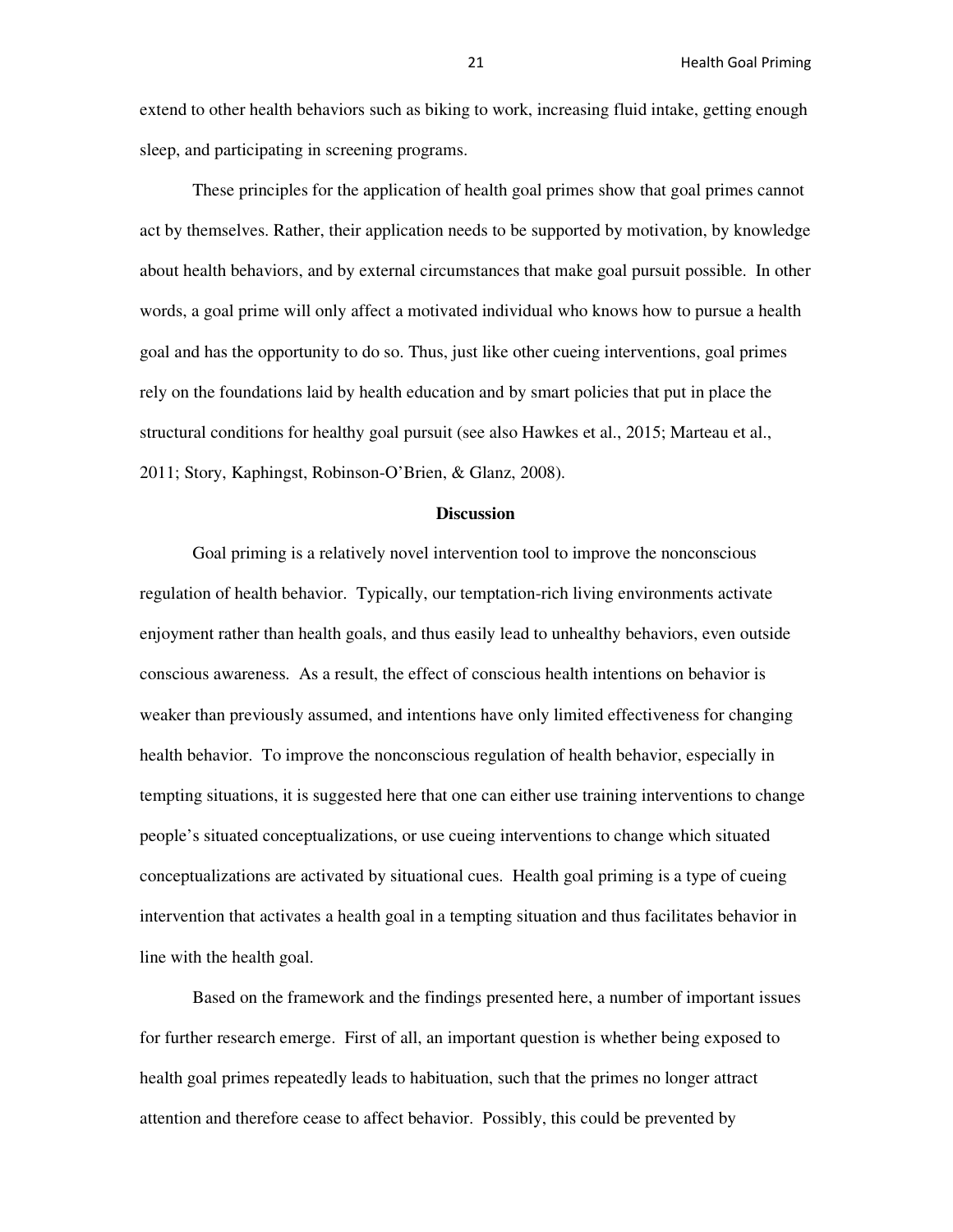presenting primes in such a way that they keep attracting attention, for example by varying their timing, location, or visual features. In addition, being primed repeatedly and performing the primed behavior consistently in the same context might lead to healthy habit formation (Lally & Gardner, 2013), and thus to beneficial long-term effects of repeated goal priming. Future research should examine whether habit formation can indeed result from goal primes, and whether this could precede potential habituation effects.

Turning healthy actions into a habit is a desirable target for behaviour change interventions. Given their well-entrenched and situated cognitive structures, habits allow us to perform a variety of behaviors in our daily lives in an efficient manner, without requiring conscious intentions and awareness. However, noting this feature of habits also warrants a brief discussion of some differences between the effects of cueing a habitual response, and cueing a goal. Typically, a goal is associated with a number of means that can be used to reach it (Kruglanski et al., 2002). As a result, when an external cue activates a goal, this can in turn activate any of its means for goal pursuit, depending on the context, and thus lead to a variety of behavioral outcomes. In contrast, an external cue that is associated with a habitual response is likely to trigger that specific response, so that a specific habitual behavior will be pursued. Indeed, habits have typically been defined and studied as responses that are cued by a certain context (e.g., snacking when watching TV; Aarts & Dijksterhuis, 2000; Gardner, 2015; Wood & Neal, 2007), whereas goals can be representations of relatively concrete or abstract states that can be pursued flexibly in a variety of contexts (e.g., fitting one's clothes; being healthy). Research on nonconscious goal pursuit has identified a variety of cognitive processes that make this flexible goal pursuit possible, for example maintaining the goal representation active in working memory over extended periods of time to facilitate goal pursuit when the opportunity arises, and increasing the salience and positive valence of means for goal pursuit that one perceives in the environment (see Papies  $\&$  Aarts, 2016, for a review). Thus, while habits and nonconscious goal pursuit share features of automaticity, there are important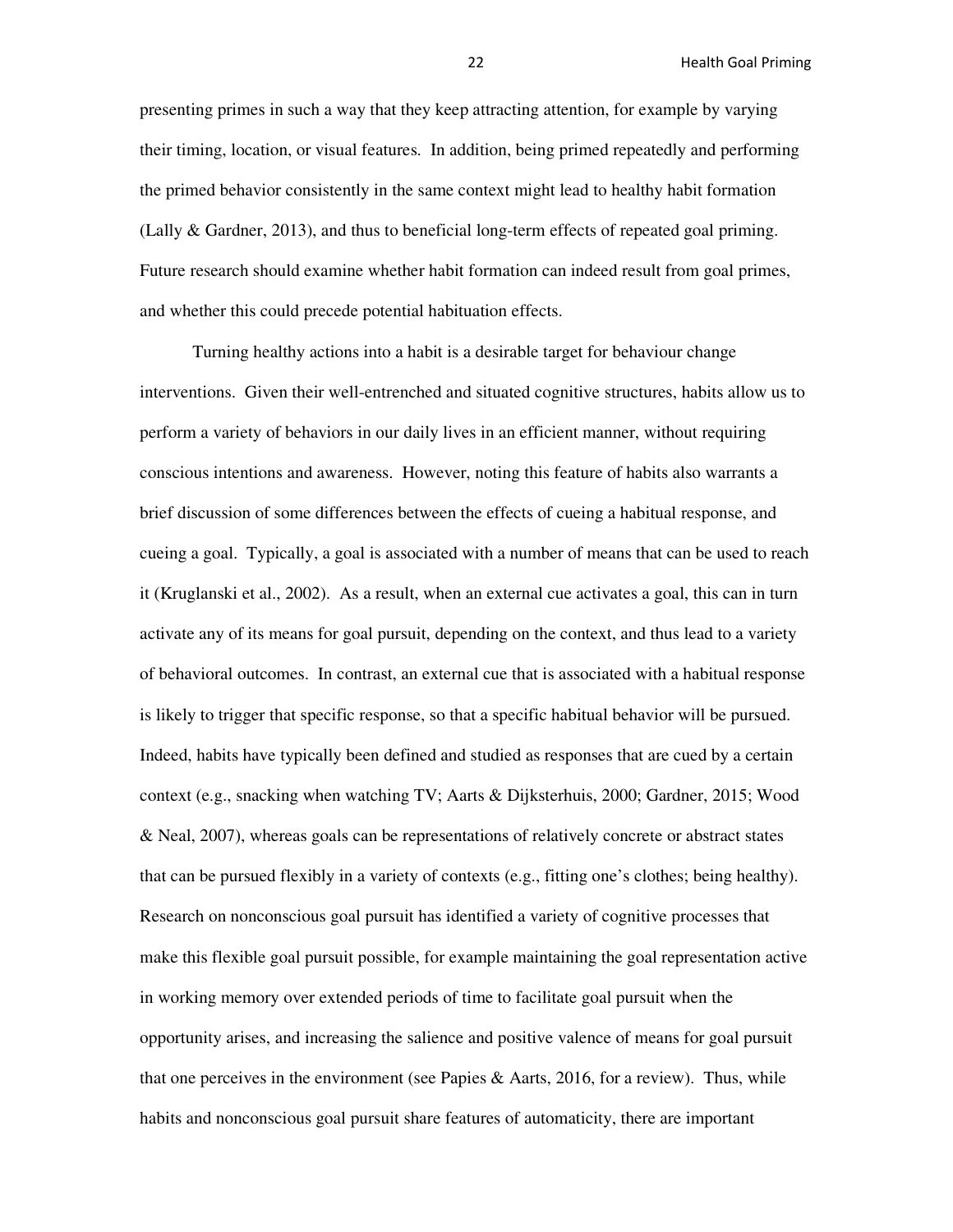differences in the effects of cueing them on behavior, especially in dynamic contexts. In the context of the current framework of situated interventions, it is important to note that if repeated goal priming leads to healthy habits, this would mean that a cueing intervention has in fact changed existing cognitive structures.

Clearly, further research also needs to be done to examine the scalability of health goal priming for larger interventions. In contrast to most training interventions, goal priming is integrated into the specific setting where the targeted health behavior takes place. Therefore, goal priming is not dependent on extended training interactions, saving time and resources. At the same time, as proposed in the goal priming principles outlined above, goal priming effects may remain limited to motivated target groups, which reduces their large-scale effectiveness (see also Forwood, Ahern, Hollands, Ng, & Marteau, 2015). Future studies should test this particular principle of goal priming as an intervention tool more systematically, and should also test the other principles for goal priming interventions outlined here.

Recently, dual-process models, specifying impulsive vs. reflective mechanisms underlying behavior, have increasingly been applied to health behavior (e.g., Gardner, 2015; Hofmann et al., 2008; Wiers et al., 2013). The current analysis of the role of situated conceptualizations in guiding behavior outside of conscious awareness resembles the impulsive processes proposed by such models in important ways. Both frameworks predict, for example, that external cues can trigger impulsive responses through associative processes based on previous experiences (Hofmann et al., 2008; Strack & Deutsch, 2004). In addition, both analyses predict that nonconscious or impulsive processes are more likely to affect behavior when habits are strong or when the capacity to consciously regulate behavior is limited by internal or external circumstances (Hofmann et al., 2008; Webb & Sheeran, 2006). An important and unique feature of the current framework, however, is that goal-directed behavior, including the pursuit of long-term health goals, can result automatically from situated conceptualizations in similar ways as the pursuit of short-term hedonic rewards. Indeed, the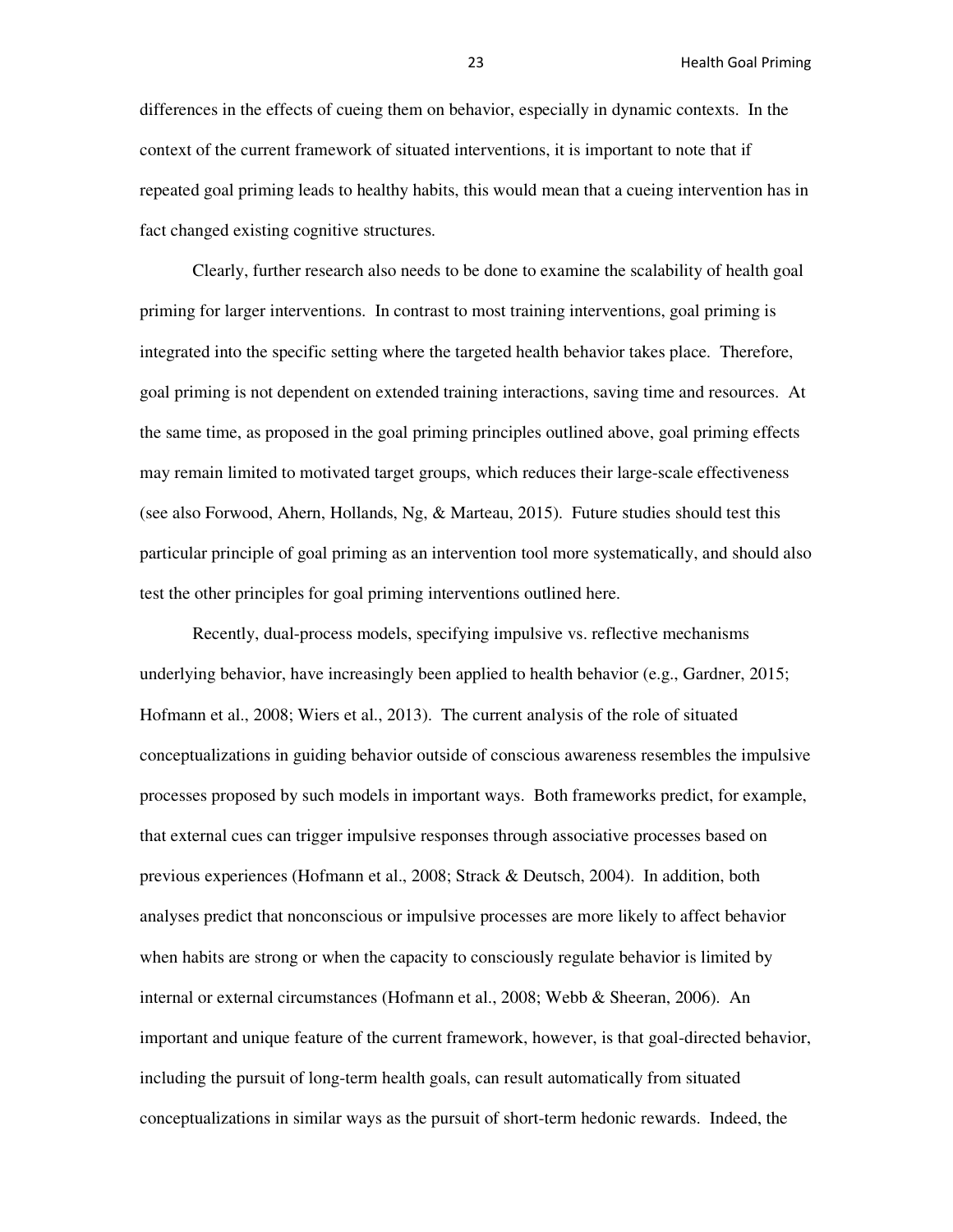fact that goal pursuit can be triggered and executed without effort and conscious awareness is what makes health goal priming as an intervention tool possible and promising. Future research might seek to establish whether there are structural differences in the situated representations of short-term hedonic versus long-term investment goals that render different mechanisms in their pursuit likely (as dual-process models would predict), or whether structural similarities dominate (as the current framework would predict; see also Papies  $\&$ Barsalou, 2015).

#### **Conclusion**

Research in social and health psychology over the past decades has identified the limits of conscious intentions for behavior change. As a next step, psychological research on situated cognition and on nonconscious motivational routes to behavior should inform the development of intervention tools in health psychology, in order to tackle some of the behavioral challenges posed by our temptation-rich living environments. Health goal priming is one such tool that naturally emerges from research in nonconscious self-regulation, and that – if applied in line with underlying principles derived from research findings – may benefit researchers and practitioners attempting to improve health behavior regulation.

### **References**

- Aarts, H., & Dijksterhuis, A. (2000). Habits as knowledge structures: Automaticity in goal-directed behavior. *Journal of Personality and Social Psychology*, *78*, 53–63.
- Adriaanse, M. A., Gollwitzer, P. M., De Ridder, D. T. D., de Wit, J. B. F., & Kroese, F. M. (2011). Breaking Habits With Implementation Intentions: A Test of Underlying Processes. *Personality and Social Psychology Bulletin*. http://doi.org/10.1177/0146167211399102
- Anschutz, D. J., Van Strien, T., & Engels, R. C. M. E. (2011). Exposure to slim images in mass media: Television commercials as reminders of restriction in restrained eaters. *Psychology of Popular Media Culture*, *1*(S), 48–59. http://doi.org/10.1037/2160-4134.1.S.48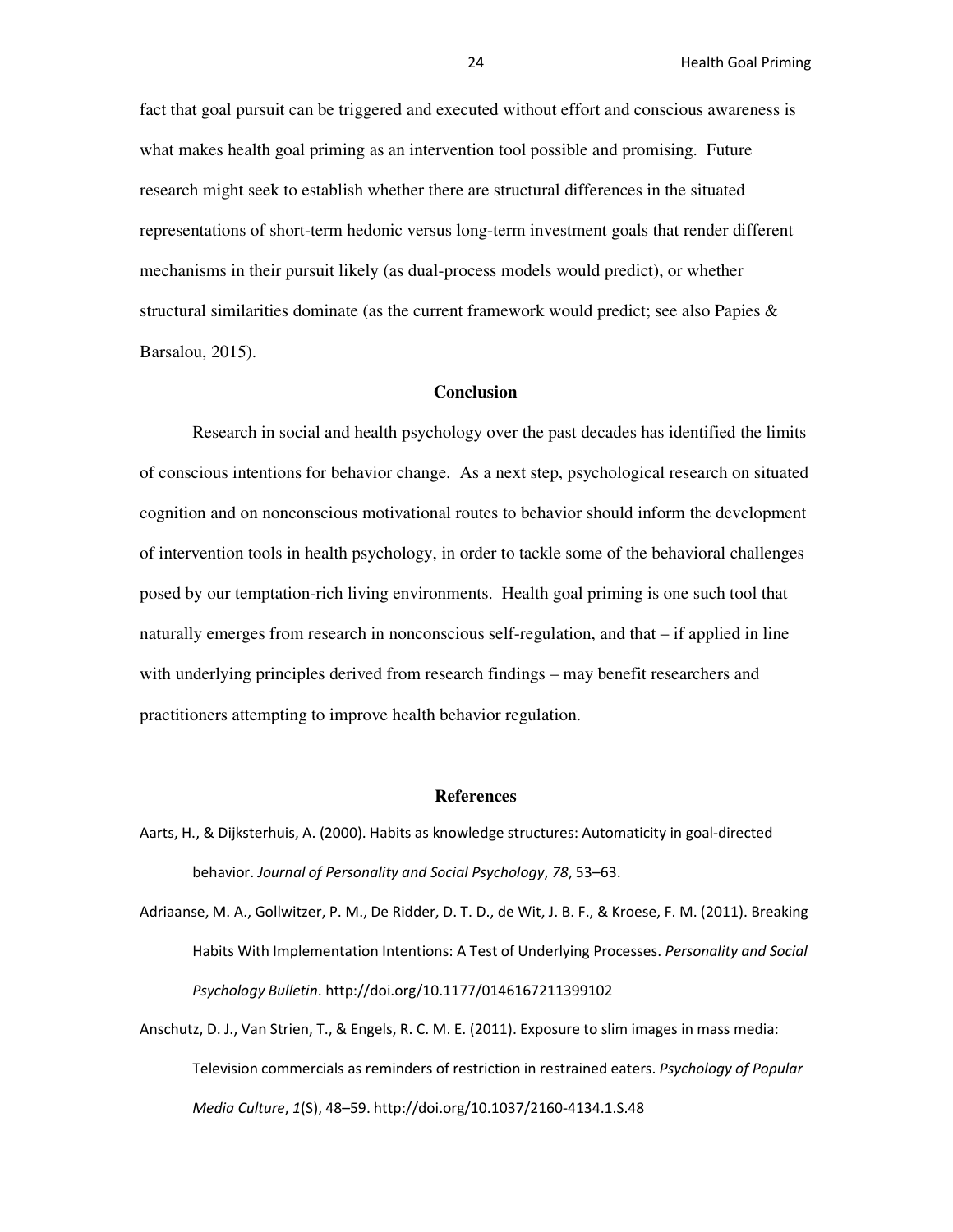- Bargh, J. A., & Chartrand, T. L. (2000). The mind in the middle: A practical guide to priming and automaticity research. In H. T. Reis (Ed.), *(2000). Handbook of research methods in social and personality psychology* (pp. 253–285). New York, NY: Cambridge University Press.
- Bargh, J. A., & Morsella, E. (2008). The Unconscious Mind. *Perspectives on Psychological Science*, *3*(1), 73–79. http://doi.org/10.1111/j.1745-6916.2008.00064.x
- Barsalou, L. W. (2009). Simulation, situated conceptualization, and prediction. *Philosophical Transactions of the Royal Society B: Biological Sciences*, *364*(1521), 1281–1289.
- Barsalou, L. W. (2015). Situated Conceptualization: Theory and Application. In *Foundations of embodied cognition*. East Sussex, UK: Psychology Press.
- Boland, W. A., Connell, P. M., & Vallen, B. (2013). Time of day effects on the regulation of food consumption after activation of health goals. *Appetite*, *70*, 47–52.
- Brunner, T. A. (2010). How weight-related cues affect food intake in a modeling situation. *Appetite*, *55*(3), 507–511. http://doi.org/10.1016/j.appet.2010.08.018
- Brunner, T. A., & Siegrist, M. (2012). Reduced food intake after exposure to subtle weight-related cues. *Appetite*, *58*(3), 1109–1112. http://doi.org/10.1016/j.appet.2012.03.010
- Bucher, T., Siegrist, M., & van der Horst, K. (2014). Vegetable variety: an effective strategy to increase vegetable choice in children. *Public Health Nutrition*, *17*(06), 1232–1236.
- Bucher, T., van der Horst, K., & Siegrist, M. (2011). Improvement of meal composition by vegetable variety. *Public Health Nutrition*, *14*(08), 1357–1363.
- Buckland, N. J., Finlayson, G., Edge, R., & Hetherington, M. M. (2014). Resistance reminders: Dieters reduce energy intake after exposure to diet-congruent food images compared to control nonfood images. *Appetite*, *73*, 189–196. http://doi.org/10.1016/j.appet.2013.10.022
- Buckland, N. J., Finlayson, G., & Hetherington, M. M. (2013a). Pre-exposure to diet-congruent food reduces energy intake in restrained dieting women. *Eating Behaviors*, *14*(3), 249–254.
- Buckland, N. J., Finlayson, G., & Hetherington, M. M. (2013b). Slimming starters. Intake of a dietcongruent food reduces meal intake in active dieters. *Appetite*, *71*, 430–437.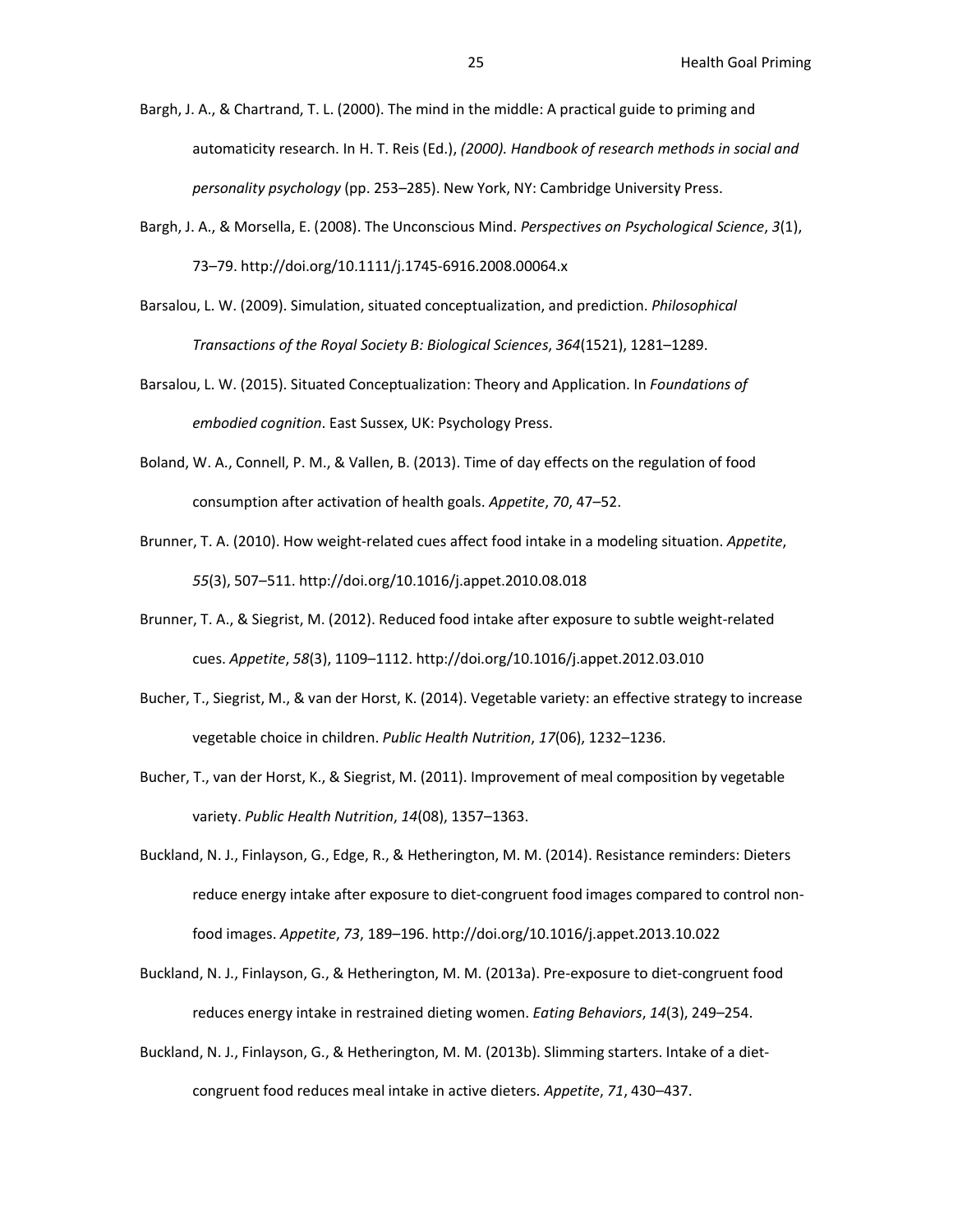- Chartrand, T. L., & Bargh, J. A. (1996). Automatic activation of impression formation and memorization goals: Nonconscious goal priming reproduces effects of explicit task instructions. *Journal of Personality and Social Psychology*, *71*(3), 464–478. http://doi.org/10.1037/0022- 3514.71.3.464
- Chetty, R., Looney, A., & Kroft, K. (2007). *Salience and Taxation: Theory and Evidence* (Working Paper No. 13330). National Bureau of Economic Research. Retrieved from http://www.nber.org/papers/w13330
- Custers, R., & Aarts, H. (2005). Positive affect as implicit motivator: On the nonconscious operation of behavioral goals. *Journal of Personality and Social Psychology*, *89*(2), 129–142.
- Custers, R., & Aarts, H. (2010). The Unconscious Will: How the Pursuit of Goals Operates Outside of Conscious Awareness. *Science*, *329*(5987), 47–50. http://doi.org/10.1126/science.1188595
- Dayan, E., & Bar-Hillel, M. (2011). Nudge to nobesity II: Menu positions influence food orders. *Judgment and Decision Making*, *6*(4), 333–342.
- Dijksterhuis, A., & Aarts, H. (2010). Goals, Attention, and (Un)Consciousness. *Annual Review of Psychology*, *61*(1), 467–490. http://doi.org/10.1146/annurev.psych.093008.100445
- Dijksterhuis, A., Smith, P. K., van Baaren, R. B., & Wigboldus, D. H. J. (2005). The unconscious consumer: Effects of environment on consumer behavior. *Journal of Consumer Psychology*, *15*(3), 193–202.
- Fishbach, A., Friedman, R. S., & Kruglanski, A. W. (2003). Leading us not unto temptation: Momentary allurements elicit overriding goal activation. *Journal of Personality and Social Psychology*, *84*(2), 296–309.
- Fishbein, M., & Ajzen, I. (2011). *Predicting and Changing Behavior: The Reasoned Action Approach*. Taylor & Francis.
- Forwood, S. E., Ahern, A. L., Hollands, G. J., Ng, Y.-L., & Marteau, T. M. (2015). Priming healthy eating. You can't prime all the people all of the time. *Appetite*, *89*, 93–102.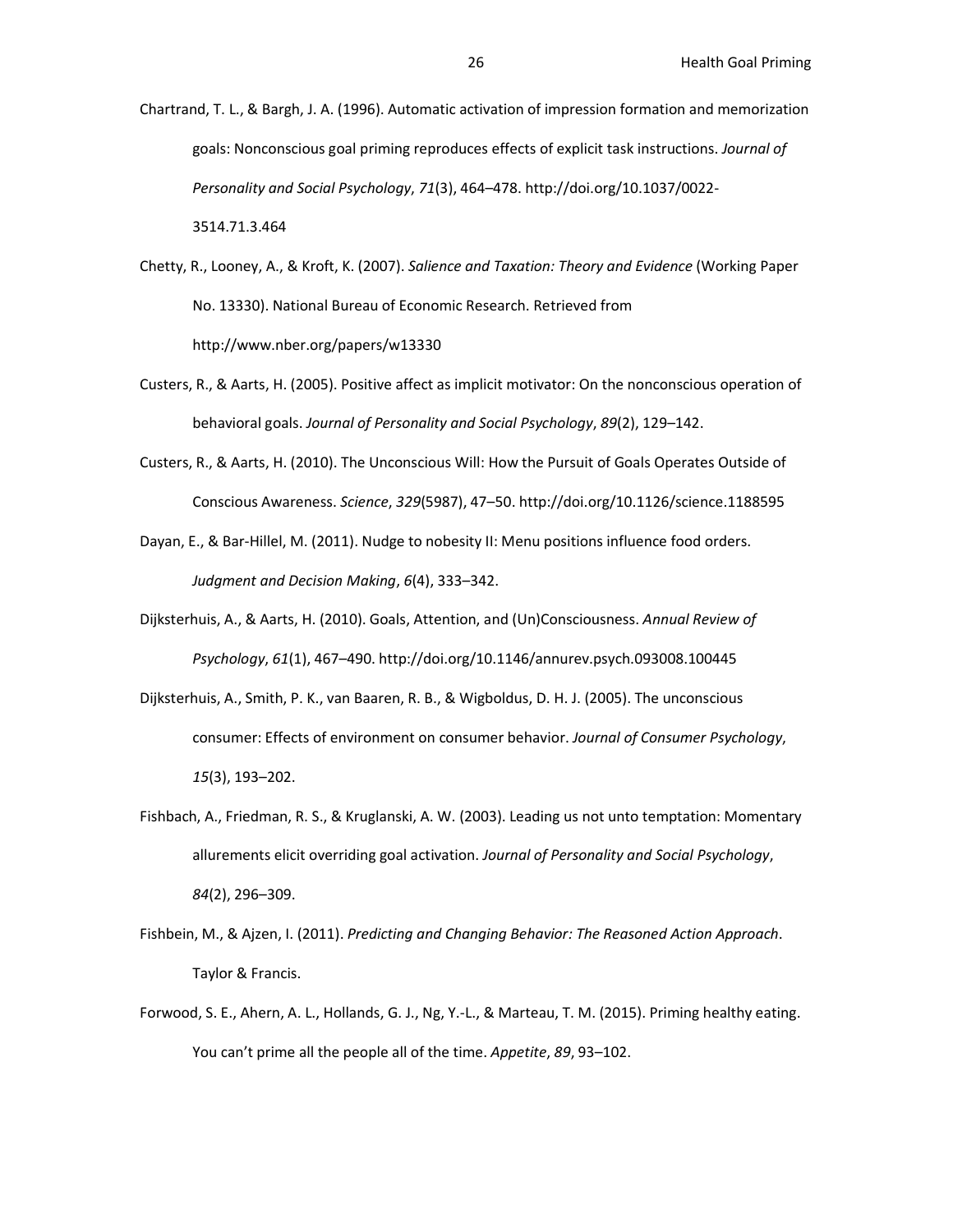- Gardner, B. (2015). A review and analysis of the use of "habit" in understanding, predicting and influencing health-related behaviour. *Health Psychology Review*, *9*(3), 277–295.
- Geier, A. B., Rozin, P., & Doros, G. (2006). Unit Bias A New Heuristic That Helps Explain the Effect of Portion Size on Food Intake. *Psychological Science*, *17*(6), 521–525.
- Gollwitzer, P. M., & Brandstätter, V. (1997). Implementation intentions and effective goal pursuit. *Journal of Personality and Social Psychology*, *73*(1), 186–199.
- Gollwitzer, P. M., & Sheeran, P. (2006). Implementation intentions and goal achievement: A metaanalysis of effects and processes. In M. P. Zanna (Ed.), *Advances in Experimental Social Psychology* (pp. 69–119). San Diego, CA: Elsevier Academic Press.
- Hanson, A., & Sullivan, R. (2015). Incidence and Salience of Alcohol Taxes Do Consumers Overreact? *Public Finance Review*, 1091142115591204. http://doi.org/10.1177/1091142115591204
- Harrell, A. (2012). Do religious cognitions promote prosociality? *Rationality and Society*, *24*(4), 463– 482. http://doi.org/10.1177/1043463112463930
- Hart, W., & Albarracín, D. (2009). The effects of chronic achievement motivation and achievement primes on the activation of achievement and fun goals. *Journal of Personality and Social Psychology*, *97*(6), 1129–1141. http://doi.org/10.1037/a0017146
- Hawkes, C., Smith, T. G., Jewell, J., Wardle, J., Hammond, R. A., Friel, S., … Kain, J. (2015). Smart food policies for obesity prevention. *The Lancet*, *385*(9985), 2410–2421.
- Herman, C. P., & Polivy, J. (1980). Restrained eating. In A. J. Stunkard (Ed.), *Obesity* (pp. 208–225). Philadelphia: Saunders.
- Hofmann, W., Deutsch, R., Lancaster, K., & Banaji, M. R. (2010). Cooling the heat of temptation: Mental self-control and the automatic evaluation of tempting stimuli. *European Journal of Social Psychology*, *40*(1), 17–25. http://doi.org/10.1002/ejsp.708
- Hofmann, W., Friese, M., & Wiers, R. W. (2008). Impulsive versus reflective influences on health behavior: A theoretical framework and empirical review. *Health Psychology Review*, *2*(2), 111– 137.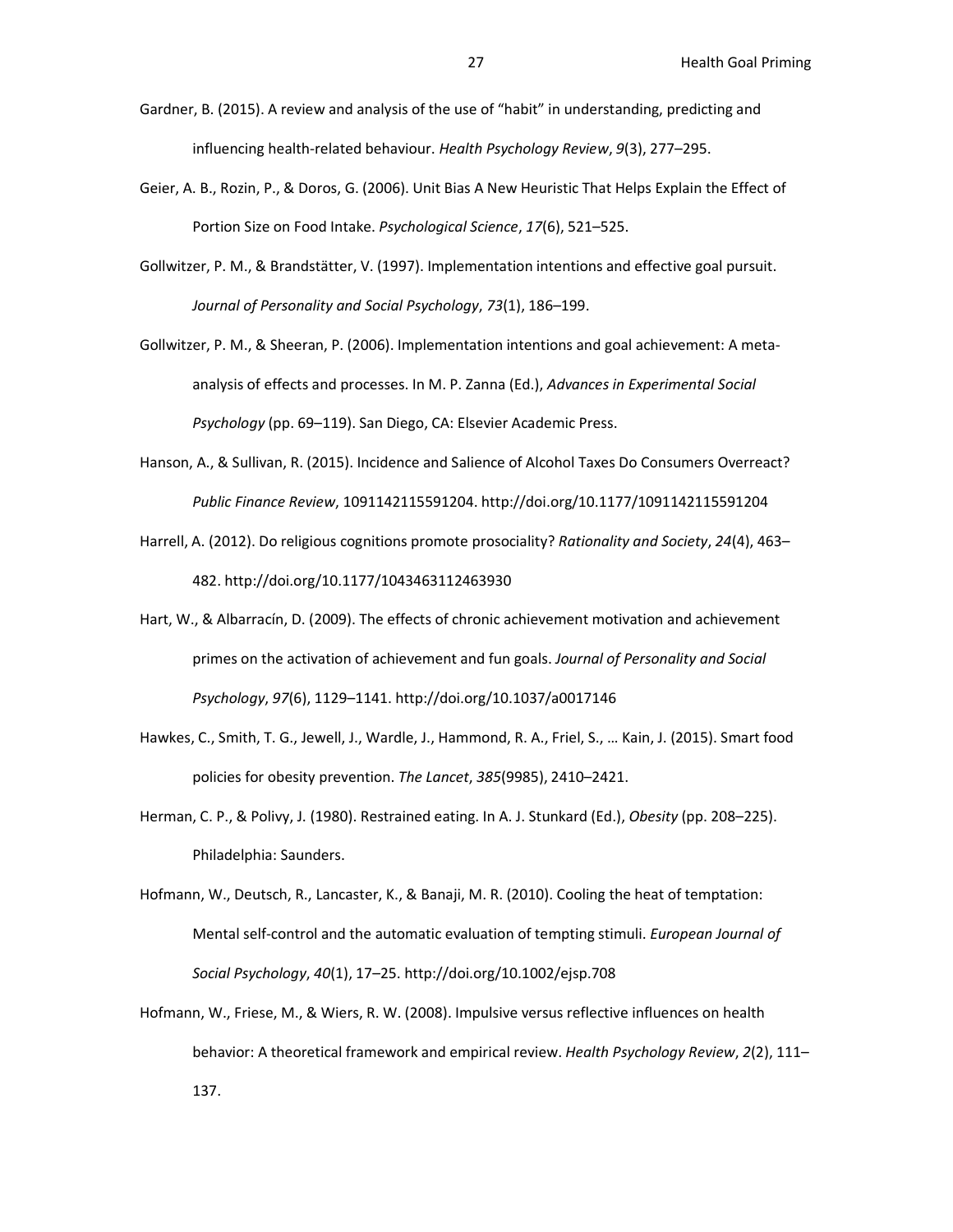- Holland, R. W., Aarts, H., & Langendam, D. (2006). Breaking and creating habits on the working floor: A field-experiment on the power of implementation intentions. *Journal of Experimental Social Psychology*, *42*(6), 776–783.
- Hollands, G. J., Marteau, T. M., & Fletcher, P. C. (2016). Non-Conscious Processes in Changing Health-Related Behaviour: A Conceptual Analysis and Framework. *Health Psychology Review*, 1–28.
- Hollands, G. J., Prestwich, A., & Marteau, T. M. (2011). Using Aversive Images to Enhance Healthy Food Choices and Implicit Attitudes: An Experimental Test of Evaluative Conditioning. *Health Psychology*, *30*(2), 195–203. http://doi.org/10.1037/a0022261
- Hollands, G. J., Shemilt, I., Marteau, T. M., Jebb, S. A., Kelly, M. P., Nakamura, R., … Ogilvie, D. (2013). Altering micro-environments to change population health behaviour: towards an evidence base for choice architecture interventions. *BMC Public Health*, *13*(1), 1218.
- Hollands, G. J., Shemilt, I., Marteau, T. M., Jebb, S. A., Lewis, H. B., Wei, Y., … Ogilvie, D. (2015). Portion, package or tableware size for changing selection and consumption of food, alcohol and tobacco. In *Cochrane Database of Systematic Reviews*. Ltd. Retrieved from http://onlinelibrary.wiley.com.proxy.library.uu.nl/doi/10.1002/14651858.CD011045.pub2/abs tract
- Janz, N. K., & Becker, M. H. (1984). The Health Belief Model: A Decade Later. *Health Educ Behav*, *11*(1), 1–47.
- Jenkins, K. T., & Tapper, K. (2014). Resisting chocolate temptation using a brief mindfulness strategy. *British Journal of Health Psychology*, *19*(3), 509–522. http://doi.org/10.1111/bjhp.12050
- Keesman, M., Papies, E., Vermeent, P. C. S., Aarts, H., & Hafner, M. (2015). Consumption simulations induce salivary responses to food cues. *Under Review*.
- Keller, C., Markert, F., & Bucher, T. (2015). Nudging product choices: The effect of position change on snack bar choice. *Food Quality and Preference*, *41*, 41–43.
- Kerameas, K., Vartanian, L. R., Peter, C., & Polivy, J. (2015). The effect of portion size and unit size on food intake: Unit bias or segmentation effect? *Health Psychology*, *34*(6), 670–676.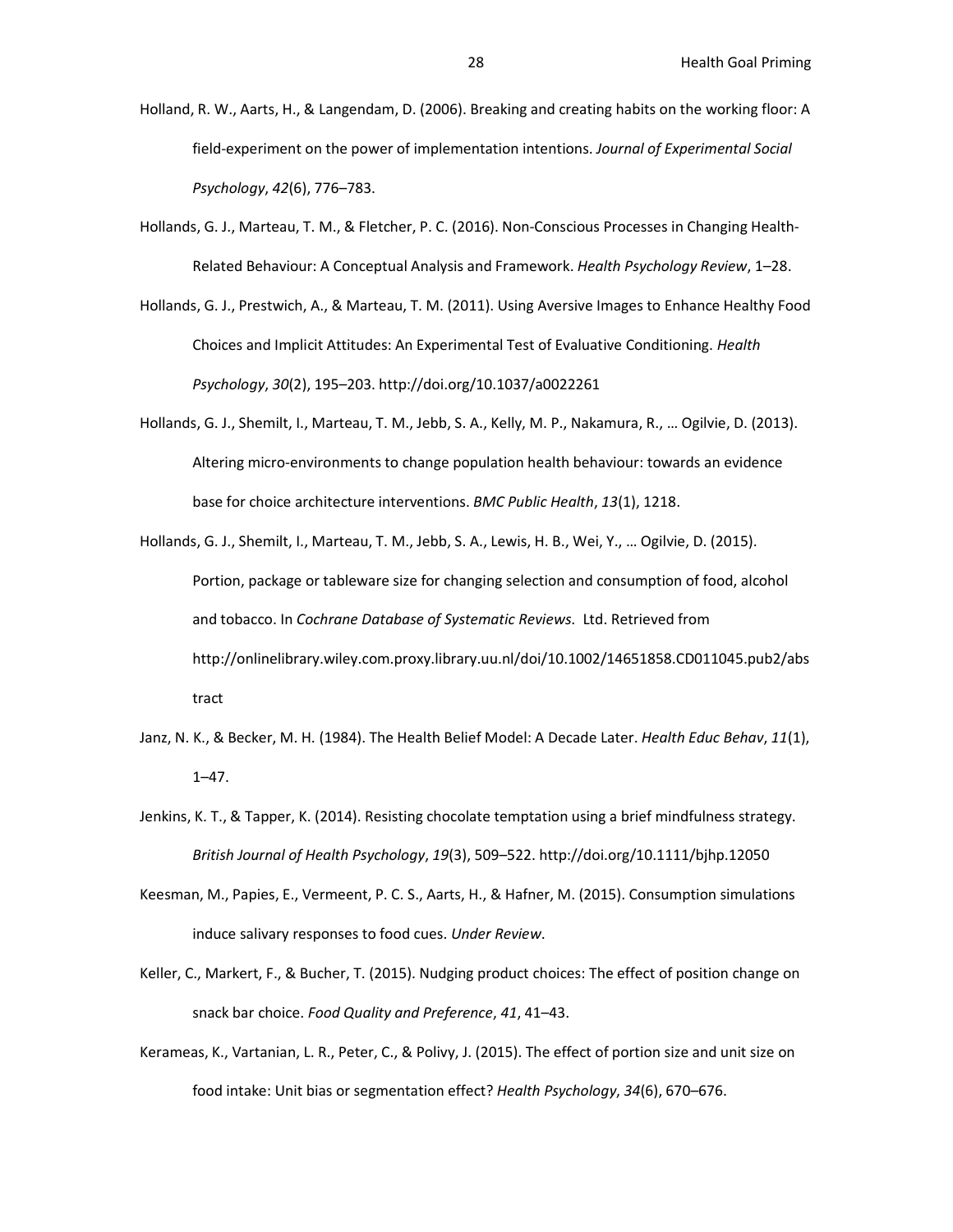Kok, G., Gottlieb, N. H., Peters, G.-J. Y., Mullen, P. D., Parcel, G. S., Ruiter, R. A. C., … Bartholomew, L. K. (2015). A taxonomy of behaviour change methods: an Intervention Mapping approach. *Health Psychology Review*, *0*(0), 1–16. http://doi.org/10.1080/17437199.2015.1077155

- Kruglanski, A. W., Shah, J. Y., Fishbach, A., Friedman, R., Chun, W. Y., & Sleeth Keppler, D. (2002). A theory of goal systems. In M. P. Zanna (Ed.), *Advances in experimental social psychology* (pp. 331–378). San Diego, CA: Academic Press, Inc.
- Lacaille, J., Ly, J., Zacchia, N., Bourkas, S., Glaser, E., & Knäuper, B. (2014). The effects of three mindfulness skills on chocolate cravings. *Appetite*. http://doi.org/10.1016/j.appet.2014.01.072
- Lally, P., & Gardner, B. (2013). Promoting habit formation. *Health Psychology Review*, *7*(sup1), S137– S158. http://doi.org/10.1080/17437199.2011.603640
- Lee, K. K., Perry, A. S., Wolf, S. A., Agarwal, R., Rosenblum, R., Fischer, S., … Silver, L. D. (2012). Promoting Routine Stair Use: Evaluating the Impact of a Stair Prompt Across Buildings. *American Journal of Preventive Medicine*, *42*(2), 136–141.
- Marteau, T. M., Hollands, G. J., & Fletcher, P. C. (2012). Changing Human Behavior to Prevent Disease: The Importance of Targeting Automatic Processes. *Science*, *337*(6101), 1492–1495.
- Marteau, T. M., Ogilvie, D., Roland, M., Suhrcke, M., & Kelly, M. P. (2011). Judging nudging: can nudging improve population health? *BMJ*, *342*(jan25 3), d228–d228.
- Ouellette, J. A., & Wood, W. (1998). Habit and Intention in Everyday Life: The Multiple Processes by Which Past Behavior Predicts Future Behavior. *Psychological Bulletin July 1998*, *124*(1), 54–74.
- Papies, E. K. (2013). Tempting food words activate eating simulations. *Frontiers in Psychology*, *4:*, 838.

Papies, E. K. (2016). Goal priming as a situated intervention tool. *Under Review*.

- Papies, E. K., & Aarts, H. (2016). Automatic self-regulation: From habit to goal pursuit. In *Handbook of self regulation: Research, theory, and applications* (3rd ed). New York, NY: Guilford Press.
- Papies, E. K., Aarts, H., & de Vries, N. K. (2009). Planning is for doing: Implementation intentions go beyond the mere creation of goal-directed associations. *Journal of Experimental Social Psychology*, *45*(5), 1148–1151.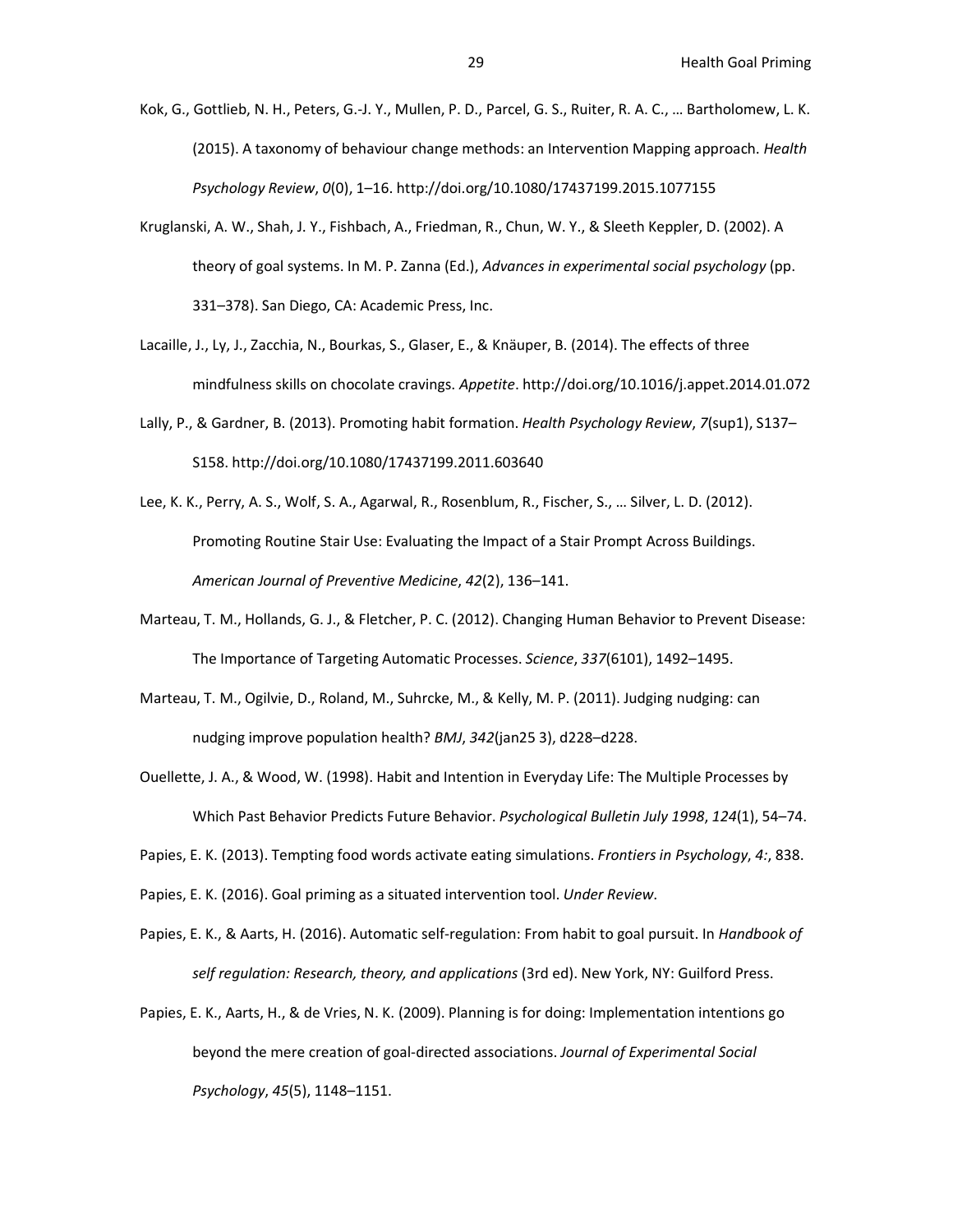Papies, E. K., & Barsalou, L. W. (2015a). A grounded theory of desire and motivated behavior.

- Papies, E. K., & Barsalou, L. W. (2015b). Grounding Desire and Motivated Behavior: A theoretical framework and review of empirical evidence. In *The Psychology of Desire* (pp. 36–60). New York, NY, US: Guilford Press.
- Papies, E. K., Barsalou, L. W., & Custers, R. (2012). Mindful Attention Prevents Mindless Impulses. *Social Psychological and Personality Science*, *3*(3), 291–299.
- Papies, E. K., & Hamstra, P. (2010). Goal priming and eating behavior: Enhancing self-regulation by environmental cues. *Health Psychology*, *29*(4), 384–388. http://doi.org/10.1037/a0019877
- Papies, E. K., Potjes, I., Keesman, M., Schwinghammer, S., & van Koningsbruggen, G. M. (2014). Using health primes to reduce unhealthy snack purchases among overweight consumers in a grocery store. *International Journal of Obesity*, *38*(4), 597–602. http://doi.org/10.1038/ijo.2013.136
- Papies, E. K., Pronk, T. M., Keesman, M., & Barsalou, L. W. (2015). The benefits of simply observing: Mindful attention modulates the link between motivation and behavior. *Journal of Personality and Social Psychology*, *108*(1), 148–170. http://doi.org/10.1037/a0038032
- Papies, E. K., Stroebe, W., & Aarts, H. (2008a). Healthy Cognition: Processes of Self-Regulatory Success in Restrained Eating. *Personality and Social Psychology Bulletin*, *34*(9), 1290 –1300.
- Papies, E. K., Stroebe, W., & Aarts, H. (2008b). The allure of forbidden food: On the role of attention in self-regulation. *Journal of Experimental Social Psychology*, *44*(5), 1283–1292.
- Papies, E. K., & Veling, H. (2013). Healthy dining: Subtle diet reminders at the point of purchase increase low-calorie food choices among both chronic and current dieters. *Appetite*, *61*, 1–7.
- Parmenter, K., Waller, J., & Wardle, J. (2000). Demographic variation in nutrition knowledge in England. *Health Education Research*, *15*(2), 163–174. http://doi.org/10.1093/her/15.2.163
- Rogers, R. W., & Prentice-Dunn, S. (1997). Protection motivation theory. In *Handbook of health behavior research 1: Personal and social determinants* (pp. 113–132). New York, NY, US: Plenum Press.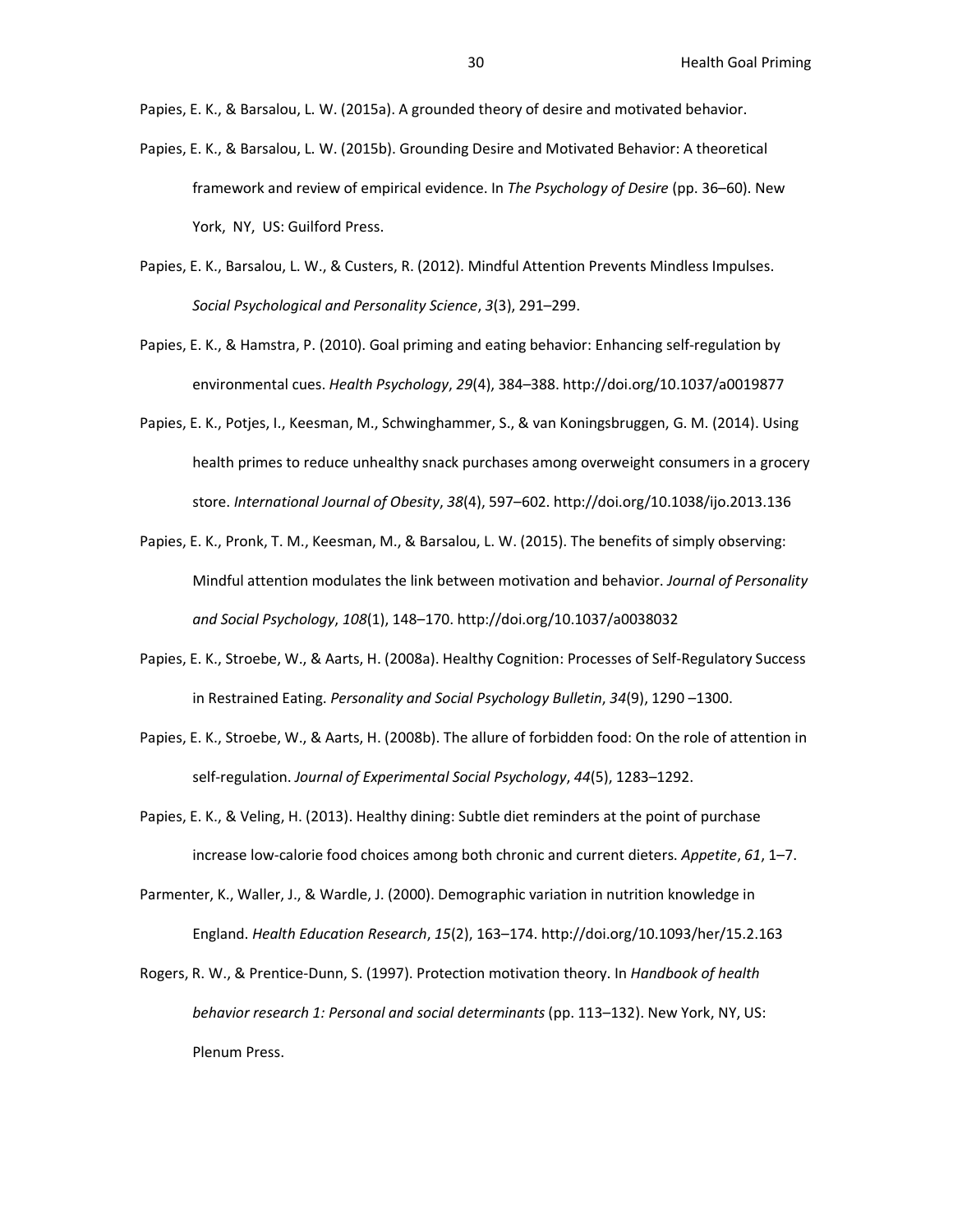- Rozin, P., Scott, S., Dingley, M., Urbanek, J. K., Jiang, H., & Kaltenbach, M. (2011). Nudge to nobesity I: Minor changes in accessibility decrease food intake. *Judgment and Decision Making*, *6*(4), 323–332.
- Schoenmakers, T. M., de Bruin, M., Lux, I. F. M., Goertz, A. G., Van Kerkhof, D. H. A. T., & Wiers, R. W. (2010). Clinical effectiveness of attentional bias modification training in abstinent alcoholic patients. *Drug and Alcohol Dependence*, *109*(1-3), 30–36.
- Shah, J. Y., Friedman, R., & Kruglanski, A. W. (2002). Forgetting all else: On the antecedents and consequences of goal shielding. *Journal of Personality and Social Psychology*, *83*(6), 1261– 1280.
- Shariff, A. F., Willard, A. K., Andersen, T., & Norenzayan, A. (2016). Religious Priming A Meta-Analysis With a Focus on Prosociality. *Personality and Social Psychology Review*, *20*(1), 27–48.
- Sheeran, P., Aarts, H., Custers, R., Rivis, A., Webb, T. L., & Cooke, R. (2005). The goal-dependent automaticity of drinking habits. *British Journal of Social Psychology*, *44*(1), 47–63.
- Sheeran, P., Gollwitzer, P. M., & Bargh, J. A. (2013). Nonconscious processes and health. *Health Psychology*, *32*(5), 460–473. http://doi.org/10.1037/a0029203
- Simmons, W. K., Martin, A., & Barsalou, L. W. (2005). Pictures of appetizing foods activate gustatory cortices for taste and reward. *Cerebral Cortex*, *15*(10), 1602–1608.
- Sniehotta, F. F., Presseau, J., & Araújo-Soares, V. (2014). Time to retire the theory of planned behaviour. *Health Psychology Review*, *8*(1), 1–7.
- Soler, R. E., Leeks, K. D., Buchanan, L. R., Brownson, R. C., Heath, G. W., & Hopkins, D. H. (2010). Pointof-Decision Prompts to Increase Stair Use: A Systematic Review Update. *American Journal of Preventive Medicine*, *38*(2, Supplement), S292–S300.
- Spanos, S., Kenda, A. S., & Vartanian, L. R. (2015). Can serving-size labels reduce the portion-size effect? A pilot study. *Eating Behaviors*, *16*, 40–42.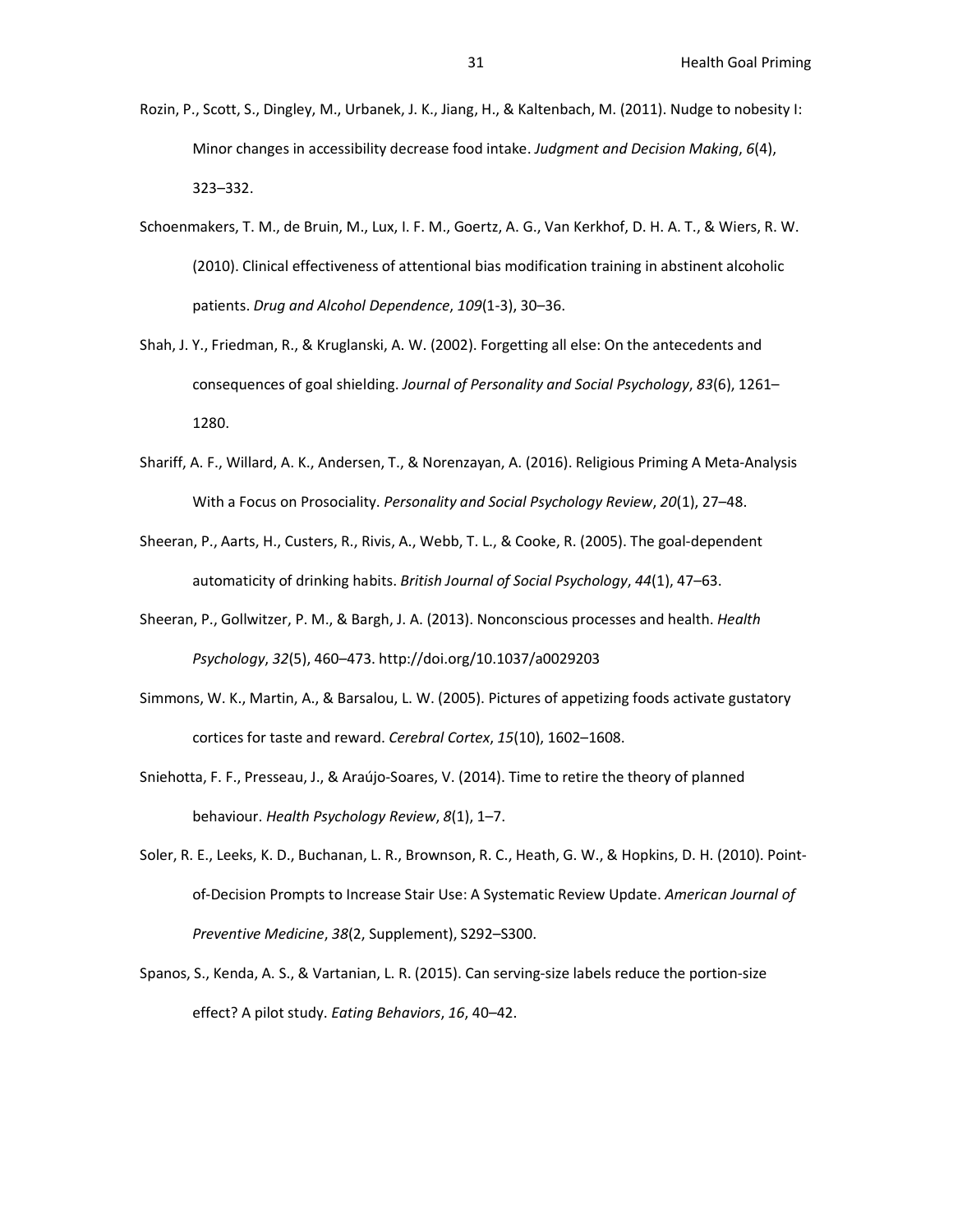- Stöckli, S., Stämpfli, A. E., Messner, C., & Brunner, T. A. (2016). An (un)healthy poster: When environmental cues affect consumers' food choices at vending machines. *Appetite*, *96*, 368– 374. http://doi.org/10.1016/j.appet.2015.09.034
- Story, M., Kaphingst, K. M., Robinson-O'Brien, R., & Glanz, K. (2008). Creating Healthy Food and Eating Environments: Policy and Environmental Approaches. *Annual Review of Public Health*, *29*(1), 253–272. http://doi.org/10.1146/annurev.publhealth.29.020907.090926
- Strack, F., & Deutsch, R. (2004). Reflective and impulsive determinants of social behavior. *Personality and Social Psychology Review*, *8*(3), 220–247.
- Stroebe, W., Mensink, W., Aarts, H., Schut, H., & Kruglanski, A. W. (2008). Why dieters fail: Testing the goal conflict model of eating. *Journal of Experimental Social Psychology*, *44*(1), 26–36.
- Stroebe, W., van Koningsbruggen, G. M., Papies, E. K., & Aarts, H. (2013). Why Most Dieters Fail But Some Succeed: A Goal Conflict Model of Eating Behavior. *Psychological Review*, *120*(1), 110– 138.
- van der Laan, L. N., Papies, E. K., Hooge, I. T. C., & Smeets, P. A. M. (2016). Goal-directed visual attention drives health goal priming: An eye-tracking experiment. *under review*
- Veling, H., Aarts, H., & Papies, E. K. (2011). Using stop signals to inhibit chronic dieters' responses toward palatable foods. *Behaviour Research and Therapy*, *49*(11), 771–780.
- Veling, H., van Koningsbruggen, G. M., Aarts, H., & Stroebe, W. (2014). Targeting impulsive processes of eating behavior via the internet. Effects on body weight. *Appetite*, *78*, 102–109.
- Veltkamp, M., Aarts, H., & Custers, R. (2008). On the emergence of deprivation-reducing behaviors: Subliminal priming of behavior representations turns deprivation into motivation. *Journal of Experimental Social Psychology*, *44*(3), 866–873. http://doi.org/10.1016/j.jesp.2007.08.005
- Versluis, I., & Papies, E. K. (2016). Eating less from bigger packs: Preventing the pack size effect with diet primes. *Appetite*, in press.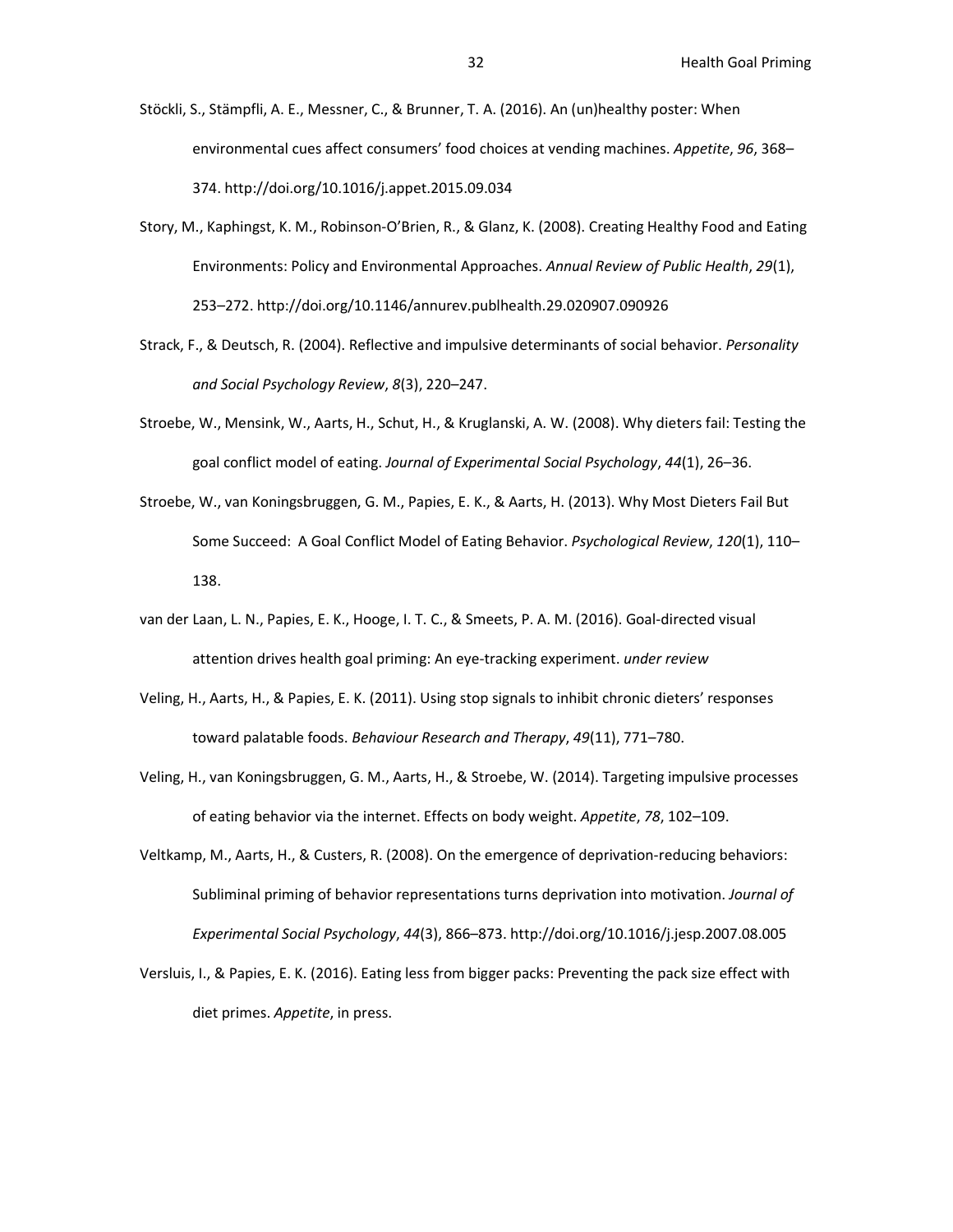Versluis, I., Papies, E. K., & Marchiori, D. (2015). Preventing the pack size effect: Exploring the effectiveness of pictorial and non-pictorial serving size recommendations. *Appetite*, *87*, 116– 126. http://doi.org/10.1016/j.appet.2014.12.097

- Wansink, B., & Payne, C. R. (2007). Counting bones: environmental cues that decrease food intake. *Perceptual and Motor Skills*, *104*(1), 273–276. http://doi.org/10.2466/pms.104.1.273-276
- Wardle, J., Parmenter, K., & Waller, J. (2000). Nutrition knowledge and food intake. *Appetite*, *34*(3), 269–275. http://doi.org/10.1006/appe.1999.0311
- Webb, T. L., & Sheeran, P. (2006). Does Changing Behavioral Intentions Engender Behavior Change? A Meta-Analysis of the Experimental Evidence. *Psychological Bulletin March 2006*, *132*(2), 249– 268.
- Weingarten, E., Chen, Q., McAdams, M., Yi, J., Hepler, J., & Albarracin, D. (2015). From Primed Concepts to Action: A Meta-Analysis of the Behavioral Effects of Incidentally Presented Words. *Psychological Bulletin*.
- Wiers, R. W., Eberl, C., Rinck, M., Becker, E. S., & Lindenmeyer, J. (2011). Retraining Automatic Action Tendencies Changes Alcoholic Patients' Approach Bias for Alcohol and Improves Treatment Outcome. *Psychological Science*. http://doi.org/10.1177/0956797611400615
- Wiers, R. W., Gladwin, T. E., Hofmann, W., Salemink, E., & Ridderinkhof, K. R. (2013). Cognitive Bias Modification and Cognitive Control Training in Addiction and Related Psychopathology Mechanisms, Clinical Perspectives, and Ways Forward. *Clinical Psychological Science*, 2167702612466547. http://doi.org/10.1177/2167702612466547
- Wiers, R. W., Rinck, M., Kordts, R., Houben, K., & Strack, F. (2010). Retraining automatic actiontendencies to approach alcohol in hazardous drinkers. *Addiction*, *105*(2), 279–287.
- Wood, W., & Neal, D. T. (2007). A New Look at Habits and the Habit-Goal Interface. *Psychological Review October 2007*, *114*(4), 843–863. http://doi.org/10.1037/0033-295X.114.4.843
- Wryobeck, J., & Chen, Y. (2003). Using Priming Techniques to Facilitate Health Behaviours. *Clinical Psychologist*, *7*(2), 105–108. http://doi.org/10.1080/13284200410001707553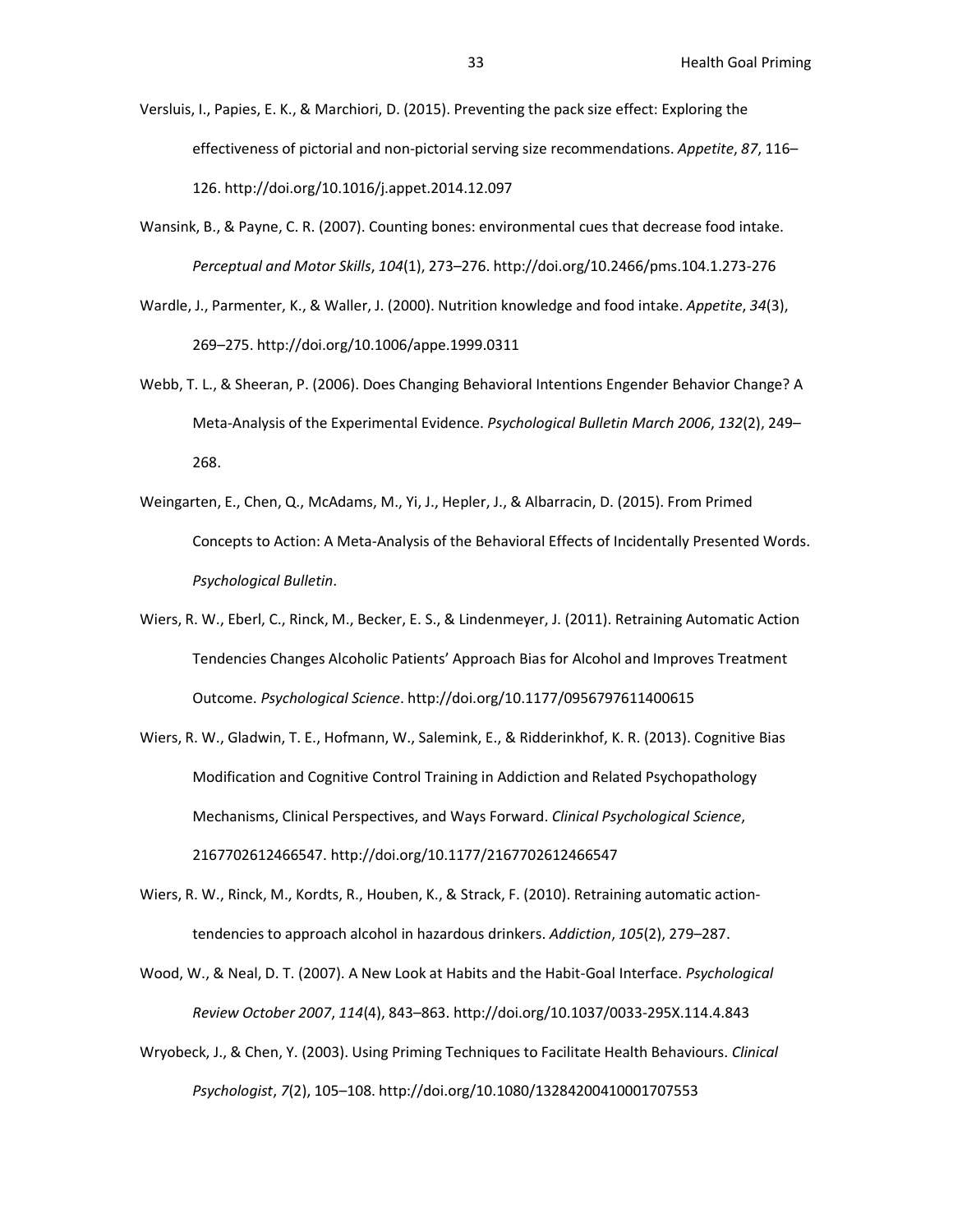Table 1. Five principles for the effective application of health goal primes, and examples of how to apply these principles in interventions to improve nonconscious regulation of health behavior.

|    | Principle        | <b>Examples of applications in</b>    | <b>Implications for interventions</b>                                            |
|----|------------------|---------------------------------------|----------------------------------------------------------------------------------|
|    |                  | previous research                     |                                                                                  |
| 1. | Target           | Primes targeted at individuals        | Identify motivated target group, e.g.,                                           |
|    | individuals      | motivated towards dieting (e.g.,      | individuals motivated to curb alcohol                                            |
|    | who value the    | Papies & Hamstra, 2010) or            | consumption, increase physical activity,                                         |
|    | primed goals     | achievement (Hart & Albarracín,       | increase fluid intake.                                                           |
|    |                  | 2009)                                 |                                                                                  |
| 2. | Tap into the     | Primes referring to slim figure       | Identify what specific, possibly long-term                                       |
|    | right reasons    | (Papies et al., 2014) or to being fit | motivation underlies goals of target group,                                      |
|    |                  | (Wryobeck & Chen, 2003)               | e.g., productivity, physical strength, physical                                  |
|    |                  |                                       | appearance, longevity.                                                           |
| 3. | Use effective    | Primes referring to positive          | Identify positive cues strongly associated                                       |
|    | cues             | outcomes to be achieved (rather than  | with goal among target group, e.g., positive                                     |
|    |                  | negative outcomes to be avoided or    | displays of physical strength, healthy skin,                                     |
|    |                  | neutral concepts; Harrell, 2012;      | healthy older age.                                                               |
|    |                  | Papies et al., 2014)                  |                                                                                  |
|    | 4. Attract       | Primes integrated into restaurant     | Identify at which point critical goal-relevant                                   |
|    | attention at the | menus (Papies & Veling, 2013) or at   | decision is made in targeted setting, e.g.,                                      |
|    | right time       | presented at beginning of grocery     | when entering workplace cafeteria, when                                          |
|    |                  | shopping episode (Papies et al.,      | deciding on whether to bike or drive to work,                                    |
|    |                  | 2014)                                 | in the soft drink aisle of the grocery store.                                    |
| 5. | Ensure that      |                                       | Targeted individuals aware of which Ensure knowledge and availability of healthy |
|    | health goal      | behaviors are in line with health     | options, such as fruit, water, stairs, bike                                      |
|    | pursuit is       | goal, such as ordering salad (Papies  | paths.                                                                           |
|    | possible         | & Veling, 2013) and avoiding high-    |                                                                                  |
|    |                  | calorie snack purchases (Papies et    |                                                                                  |
|    |                  | al., 2014).                           |                                                                                  |